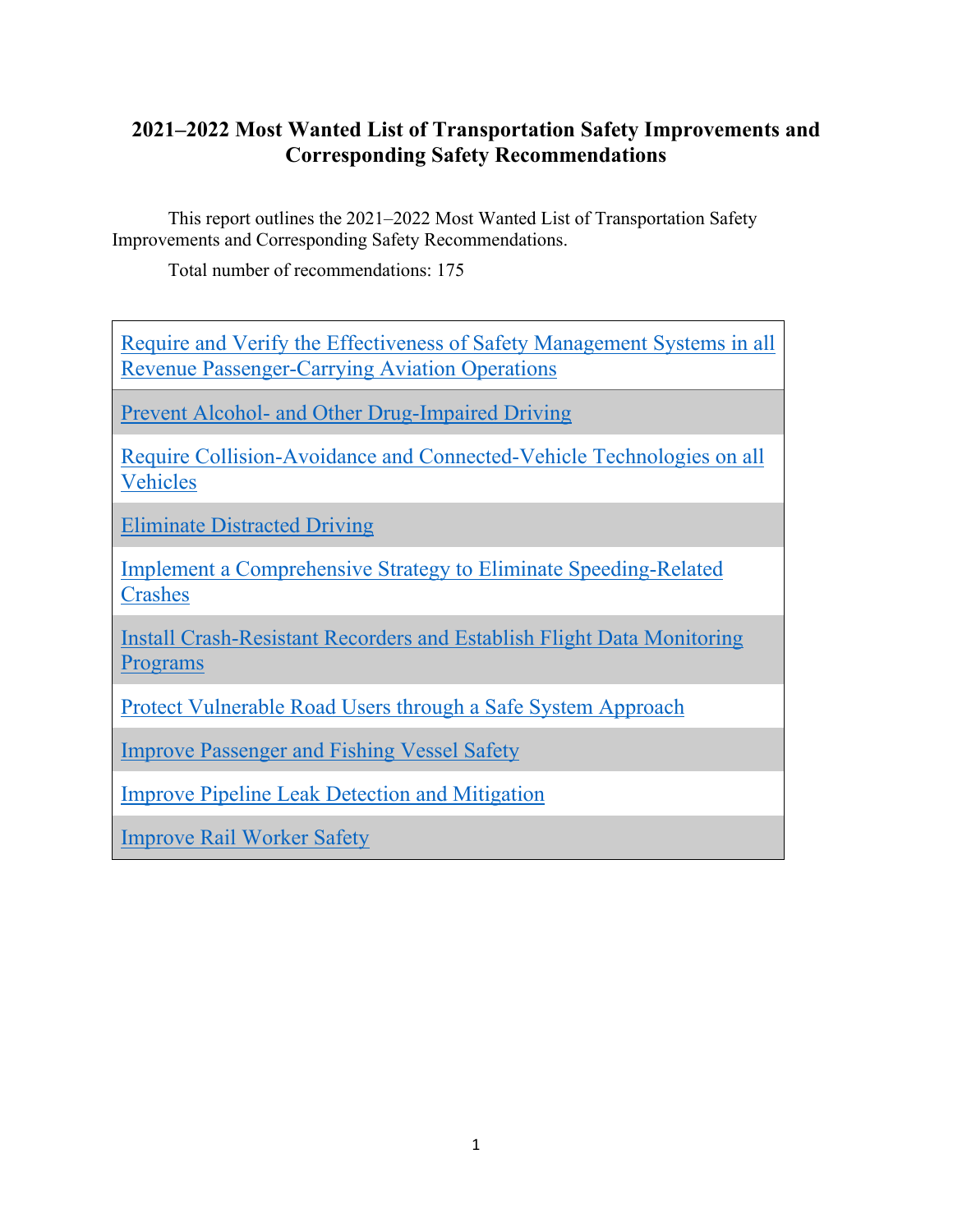# <span id="page-1-0"></span>**Require and Verify the Effectiveness of SMS in all Revenue Passenger-Carrying Aviation Operations**

- 1. **A-16-34. To the Federal Aviation Administration:** Require all [Title] 14 *Code of Federal Regulations* Part 135 operators to install flight data recording devices capable of supporting a flight data monitoring program.
- 2. **A-16-35. To the Federal Aviation Administration:** After the action in Safety Recommendation A-16-34 is completed, require all [Title] 14 *Code of Federal Regulations* Part 135 operators to establish a structured flight data monitoring program that reviews all available data sources to identify deviations from established norms and procedures and other potential safety issues.
- 3. **A-16-36. To the Federal Aviation Administration:** Require all [Title] 14 *Code of Federal Regulations* Part 135 operators to establish safety management system programs.
- 4. **A-19-28. To the Federal Aviation Administration:** Require all commercial air tour operators, regardless of their operating rule, to implement a safety management system.
- 5. **A-19-36. To Liberty Helicopters Inc.:** Establish a safety management system.
- 6. **A-19-38. To FlyNYON:** Establish a safety management system.
- 7. **A-20-25. To Survival Flight:** Establish a safety management system (SMS) program under the Federal Aviation Administration SMS Voluntary Program that includes compliance with Advisory Circular 120-92B, "Safety Management Systems for Aviation Service Providers."
- 8. **A-21-7. To Island Express Helicopters Inc.:** Participate in the Federal Aviation Administration's Safety Management System Voluntary Program.
- **9. A-21-8. To Island Express Helicopters Inc.:** Install flight data recording devices capable of supporting a flight data monitoring (FDM) program on each helicopter in your fleet and establish an FDM program that reviews all available data sources to identify deviations from established norms and procedures as well as other potential safety issues.
- **10. A-21-13. To the Federal Aviation Administration:** Require safety management systems for the revenue passenger-carrying operations addressed in Safety Recommendations A-21-9 and -10.
- 11. **A-21-14. To the Federal Aviation Administration:** For the revenue passengercarrying operations addressed in Safety Recommendations A-21-9 and -10, provide ongoing oversight of each operator's safety management system once established.

[Back to Top](#page-0-0)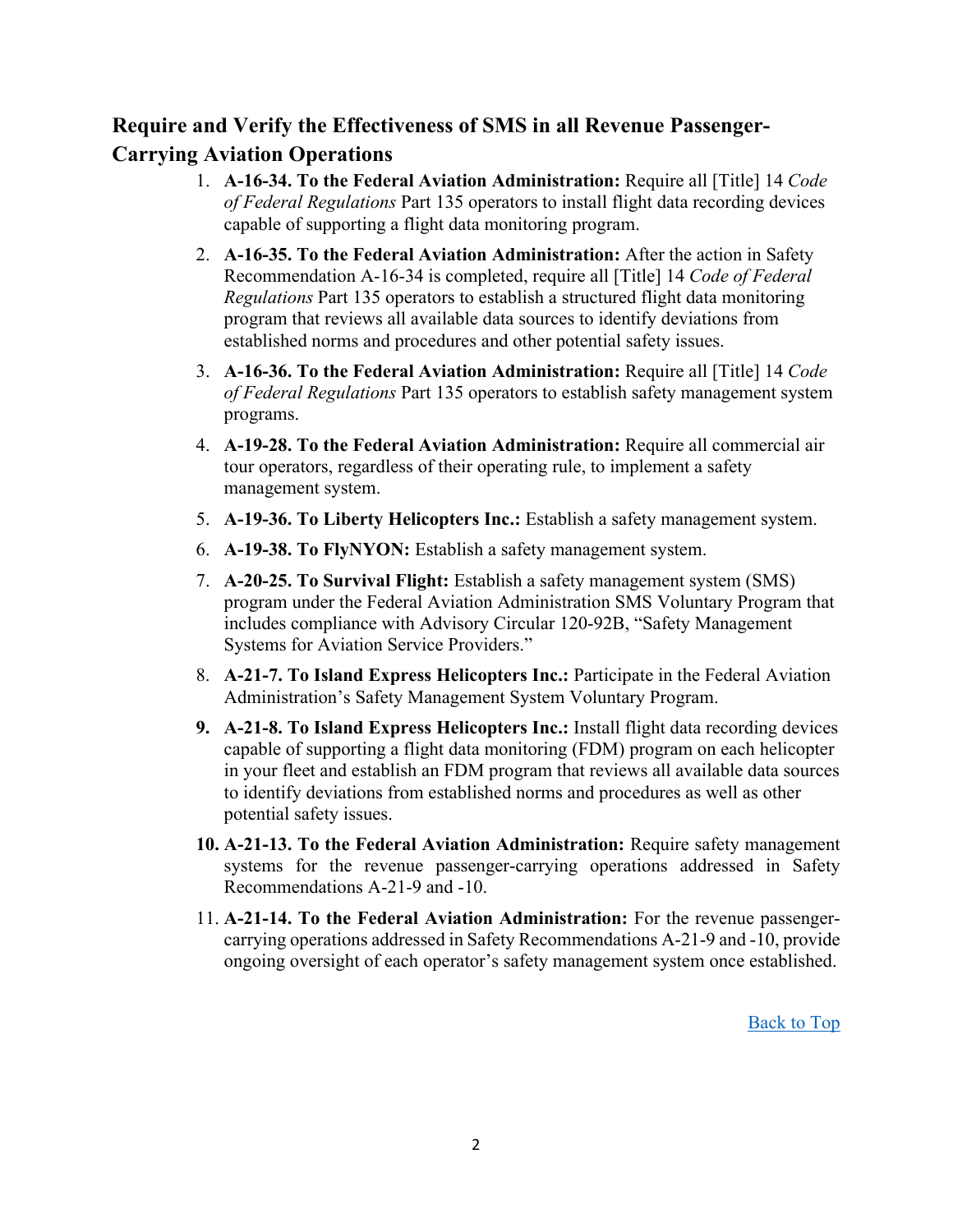## <span id="page-2-0"></span>**Prevent Alcohol- and Other Drug-Impaired Driving**

- **1. H-12-33. To the National Highway Traffic Safety Administration:** Develop and disseminate to appropriate state officials a common standard of practice for drug toxicology testing, including (1) the circumstances under which tests should be conducted, (2) a minimum set of drugs for which to test, and (3) cutoff values for reporting the results.
- 2. **H-12-45. To 33 States, the Commonwealth of Puerto Rico, and the District of Columbia:** Enact laws to require the use of alcohol ignition interlock devices for all individuals convicted of driving while intoxicated (DWI) offenses.
- 3. **H-13-1. To the National Highway Traffic Safety Administration:** Seek legislative authority to award incentive grants for states to establish a per se blood alcohol concentration (BAC) limit of 0.05 or lower for all drivers who are not already required to adhere to lower BAC limits.
- 4. **H-13-5. To the 50 States, the Commonwealth of Puerto Rico, and the District of Columbia:** Establish a per se blood alcohol concentration (BAC) limit of 0.05 or lower for all drivers who are not already required to adhere to lower BAC limits.
- 5. **H-15-39. To the Federal Motor Carrier Safety Administration:** Work with motor carrier industry stakeholders to develop a plan to aid motor carriers in addressing commercial motor vehicle driver use of impairing substances, particularly those not covered under current drug-testing regulations such as by promoting best practices by carriers, expanding impairment detection training and authority, and developing performance-based methods of evaluation.
- 6. **H-16-8. To the Federal Motor Carrier Safety Administration:** Disseminate information to motor carriers about using hair testing as a method of detecting the use of controlled substances, under the appropriate circumstances.
- 7. **H-18-56. To the National Highway Traffic Safety Administration:** Develop and disseminate best practices, identify model specifications, and create a conforming products list for oral fluid drug screening devices.
- 8. **H-18-60. To the State of Texas:** Conduct an executive-level review of your impaired driving program and implement data-driven strategies that result in a downward trend in the number of fatalities, injuries, and crashes involving alcohol- and other drug-impaired drivers.

[Back to Top](#page-0-0)

# <span id="page-2-1"></span>**Require Collision-Avoidance and Connected-Vehicle Technologies on All Vehicles**

**1. H-13-30: To the National Highway Traffic Safety Administration:** Develop minimum performance standards for connected vehicle technology for all highway vehicles.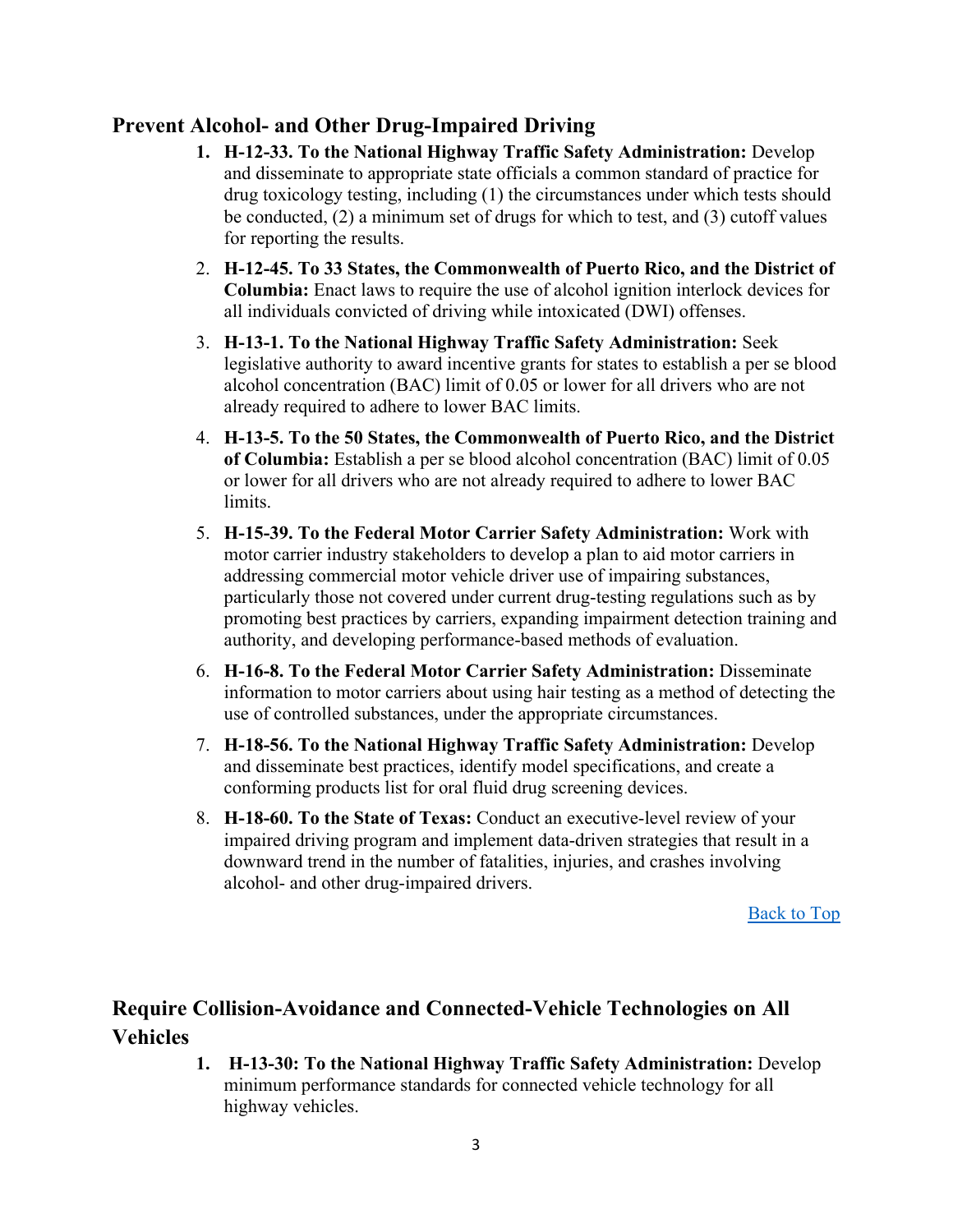- 2. **H-13-31. To the National Highway Traffic Safety Administration:** Once minimum performance standards for connected vehicle technology are developed, require this technology to be installed on all newly manufactured highway vehicles.
- 3. **H-15-4. To the National Highway Traffic Safety Administration:** Develop and apply testing protocols to assess the performance of forward collision avoidance systems in passenger vehicles at various velocities, including high speed and high velocity-differential.
- 4. **H-15-5. To the National Highway Traffic Safety Administration:** Complete, as soon as possible, the development and application of performance standards and protocols for the assessment of forward collision avoidance systems in commercial vehicles.
- 5. **H-15-6. To the National Highway Traffic Safety Administration:** Expand the New Car Assessment Program 5-star rating system to include a scale that rates the performance of forward collision avoidance systems.
- 6. **H-15-7: To the National Highway Traffic Safety Administration**: Once the rating scale, described in Safety Recommendation H-15-6, is established, include the ratings of forward collision avoidance systems on the vehicle Monroney labels.
- 7. **H-15-8. To Passenger Vehicle, Truck-Tractor, Motorcoach, And Single-Unit Truck Manufacturers:** Install forward collision avoidance systems that include, at a minimum, a forward collision warning component, as standard equipment on all new vehicles.
- 8. **H-15-9. To Passenger Vehicle, Truck-Tractor, Motorcoach, And Single-Unit Truck Manufacturers:** Once the National Highway Traffic Safety Administration publishes performance standards for autonomous emergency braking, install systems meeting those standards on all new vehicles.
- 9. **H-17-37. To the United States Department of Transportation:** Define the data parameters needed to understand the automated vehicle control systems involved in a crash. The parameters must reflect the vehicle's control status and the frequency and duration of control actions to adequately characterize driver and vehicle performance before and during a crash.
- 10. **H-18-8. To the National Highway Traffic Safety Administration**: Require all new school buses to be equipped with collision avoidance systems and automatic emergency braking technologies.
- 11. **H-18-19. To Blue Bird Corporation, Collins Industries, Inc., IC Bus, Starcraft Bus, Thomas Built Buses, Inc., Trans Tech, and Van–Con, Inc.:** Install a collision avoidance system with automatic emergency braking as standard equipment on all newly manufactured school buses.
- 12. **H-20-1. To the National Highway Traffic Safety Administration:** Expand New Car Assessment Program testing of forward collision avoidance system performance to include common obstacles, such as traffic safety hardware, cross-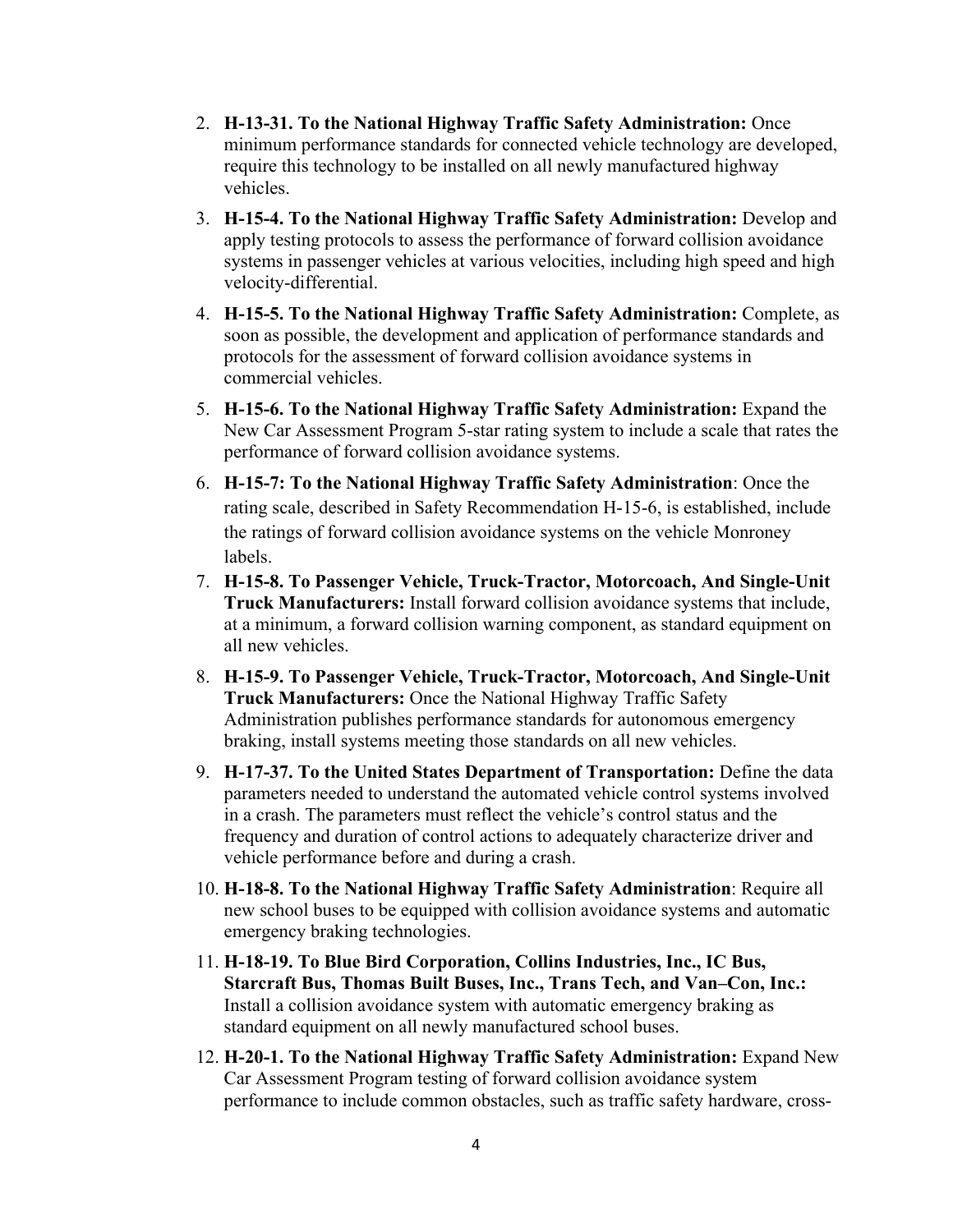traffic vehicle profiles, and other applicable vehicle shapes or objects found in the highway operating environment.

Back [to Top](#page-0-0)

## <span id="page-4-0"></span>**Eliminate Distracted Driving:**

- 1. **H-11-39. To the 50 states and the District of Columbia:** (1) Ban the nonemergency use of portable electronic devices (other than those designed to support the driving task) for all drivers; (2) use the National Highway Traffic Safety Administration model of high visibility enforcement to support these bans; and (3) implement targeted communication campaigns to inform motorists of the new law and enforcement, and to warn them of the dangers associated with the nonemergency use of portable electronic devices while driving.
- 2. **H-14-13. To the 50 states, the District of Columbia, and the Commonwealth of Puerto Rico:** Ban the nonemergency use by pilot/escort vehicle drivers of portable electronic devices (other than those designed to support the pilot/escort vehicle driving task), except to communicate hazard-related information to the escorted vehicle.
- 3. **H-20-5. To the Occupational Health and Safety Administration:** Review and revise your distracted driving initiatives to increase employers' awareness of the need to develop strong cell phone policy prohibiting the use of portable electronic devices while driving.
- 4. **H-20-6. To the Occupational Safety and Health Administration:** Modify your enforcement strategies to increase the use of the general duty clause cited in 29 United States Code section 654 against those employers who fail to address the hazards of distracted driving.
- 5. **H-20-8. To manufacturers of portable electronic devices (Apple, Google, HTC, Lenovo, LG, Motorola, Nokia, Samsung, and Sony):** Develop a distracted driving lock-out mechanism or application for portable electronic devices that will automatically disable any driver-distracting functions when a vehicle is in motion, but that allows the device to be used in an emergency; install the mechanism as a default setting on all new devices and apply it to existing commercially available devices during major software updates.
- 6. **H-20-9. To Apple Inc.:** Develop and implement a company policy that bans the nonemergency use of portable electronic devices while driving by all employees and contractors driving company vehicles, operating company-issued portable electronic devices, or using a portable electronic device to engage in work-related communications.

[Back to Top](#page-0-0)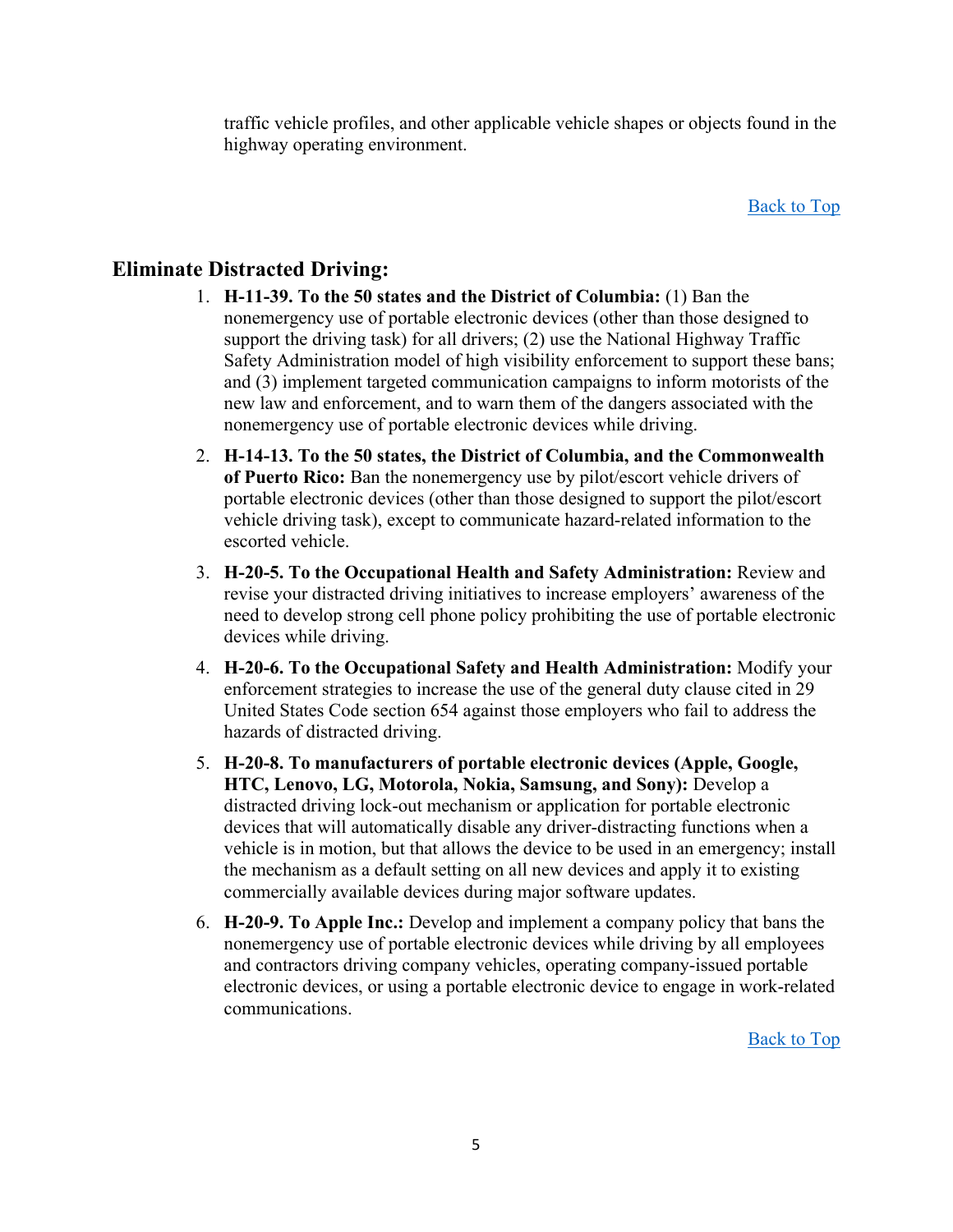## <span id="page-5-0"></span>**Implement a Comprehensive Strategy to Eliminate Speeding-Related Crashes**

- 1. **H-12-20. To the National Highway Traffic Safety Administration:** Develop performance standards for advanced speed-limiting technology, such as variable speed limiters and intelligent speed adaptation devices, for heavy vehicles, including trucks, buses, and motorcoaches.
- 2. **H-12-21. To the National Highway Traffic Safety Administration:** After establishing performance standards for advanced speed-limiting technology for heavy commercial vehicles, require that all newly manufactured heavy vehicles be equipped with such devices.
- 3. **H-17-18. To the United States Department of Transportation:** Complete the actions called for in your 2014 Speed Management Program Plan and periodically publish status reports on the progress you have made.
- 4. **H-17-19. To the National Highway Traffic Safety Administration:** Identify speeding-related performance measures to be used by local law enforcement agencies, including, but not limited to, the numbers and locations of speedingrelated crashes of different injury severity levels, speeding citations, and warnings, and establish a consistent method for evaluating data-driven, highvisibility enforcement programs to reduce speeding. Disseminate the performance measures and evaluation method to local law enforcement agencies.
- 5. **H-17-20. To the National Highway Traffic Safety Administration:** Identify best practices for communicating with law enforcement officers and the public about the effectiveness of data-driven, high-visibility enforcement programs to reduce speeding, and disseminate the best practices to local law enforcement agencies.
- 6. **H-17-21. To the National Highway Traffic Safety Administration:** Work with the Governors Highway Safety Association, the International Association of Chiefs of Police, and the National Sheriffs' Association to develop and implement a program to increase the adoption of speeding-related Model Minimum Uniform Crash Criteria Guideline data elements and improve consistency in law enforcement reporting of speeding-related crashes.
- 7. **H-17-22. To the National Highway Traffic Safety Administration:** Work with the Federal Highway Administration to update the Speed Enforcement Camera Systems Operational Guidelines to reflect the latest automated speed enforcement (ASE) technologies and operating practices and promote the updated guidelines among ASE program administrators.
- 8. **H-17-23: To the National Highway Traffic Safety Administration:** Work with the Federal Highway Administration to assess the effectiveness of point-to-point speed enforcement in the United States and, based on the results of that assessment, update the Speed Enforcement Camera Systems Operational Guidelines, as appropriate.
- 9. **H-17-24. To the National Highway Traffic Safety Administration:** Incentivize passenger vehicle manufacturers and consumers to adopt intelligent speed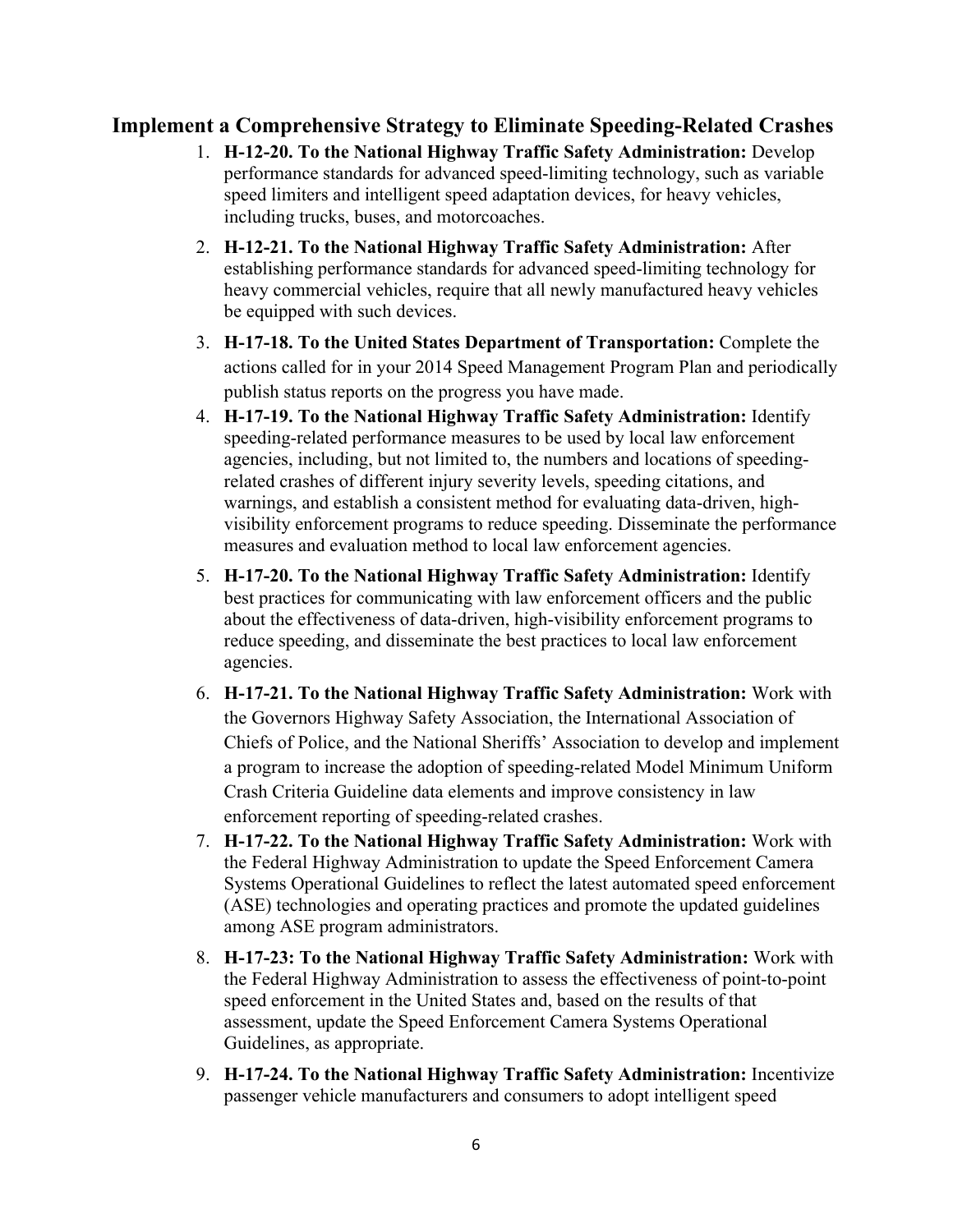adaptation (ISA) systems by, for example, including ISA in the New Car Assessment Program.

- 10. **H-17-25. To the National Highway Traffic Safety Administration:** Collaborate with other traffic safety stakeholders to develop and implement an ongoing program to increase public awareness of speeding as a national traffic safety issue. The program should include, but not be limited to, initiating an annual enforcement mobilization directed at speeding drivers.
- 11. **H-17-26. To the National Highway Traffic Safety Administration:** Establish a program to incentivize state and local speed management activities.
- 12. **H-17-27. To the Federal Highway Administration:** Revise Section 2B.13 of the Manual on Uniform Traffic Control Devices so that the factors currently listed as optional for all engineering studies are required, require that an expert system such as USLIMITS2 be used as a validation tool, and remove the guidance that speed limits in speed zones should be within 5 mph of the 85th percentile speed.
- 13. **H-17-28. To the Federal Highway Administration**: Revise Section 2B.13 of the Manual on Uniform Traffic Control Devices to, at a minimum, incorporate the safe system approach for urban roads to strengthen protection for vulnerable road users.
- 14. **H-17-29. To the Federal Highway Administration:** Work with the National Highway Traffic Safety Administration to update the Speed Enforcement Camera Systems Operational Guidelines to reflect the latest automated speed enforcement (ASE) technologies and operating practices and promote the updated guidelines among ASE program administrators.
- 15. **H-17-30. To the Federal Highway Administration:** Work with the National Highway Traffic Safety Administration to assess the effectiveness of point-topoint speed enforcement in the United States and, based on the results of that assessment, update the Speed Enforcement Camera Systems Operational Guidelines, as appropriate.
- 16. **H-17-31. To the seven states prohibiting automated speed enforcement (Maine, Mississippi, New Hampshire, New Jersey, Texas, West Virginia, and Wisconsin):** Amend current laws to authorize state and local agencies to use automated speed enforcement.
- 17. **H-17-32. To the twenty-eight states without automated speed enforcement laws (Alabama, Alaska, California, Connecticut, Delaware, Florida, Georgia, Hawaii, Idaho, Indiana, Iowa, Kansas, Kentucky, Massachusetts, Michigan, Minnesota, Missouri, Montana, Nebraska, New Mexico, North Carolina, North Dakota, Oklahoma, Pennsylvania, South Dakota, Vermont, Virginia, and Wyoming):** Authorize state and local agencies to use automated speed enforcement.
- 18. **H-17-33. To the 15 states with automated speed enforcement restrictions (Arizona, Arkansas, Colorado, Illinois, Louisiana, Maryland, Nevada, New York, Ohio, Oregon, Rhode Island, South Carolina, Tennessee, Utah, and Washington):** Amend current laws to remove operational and location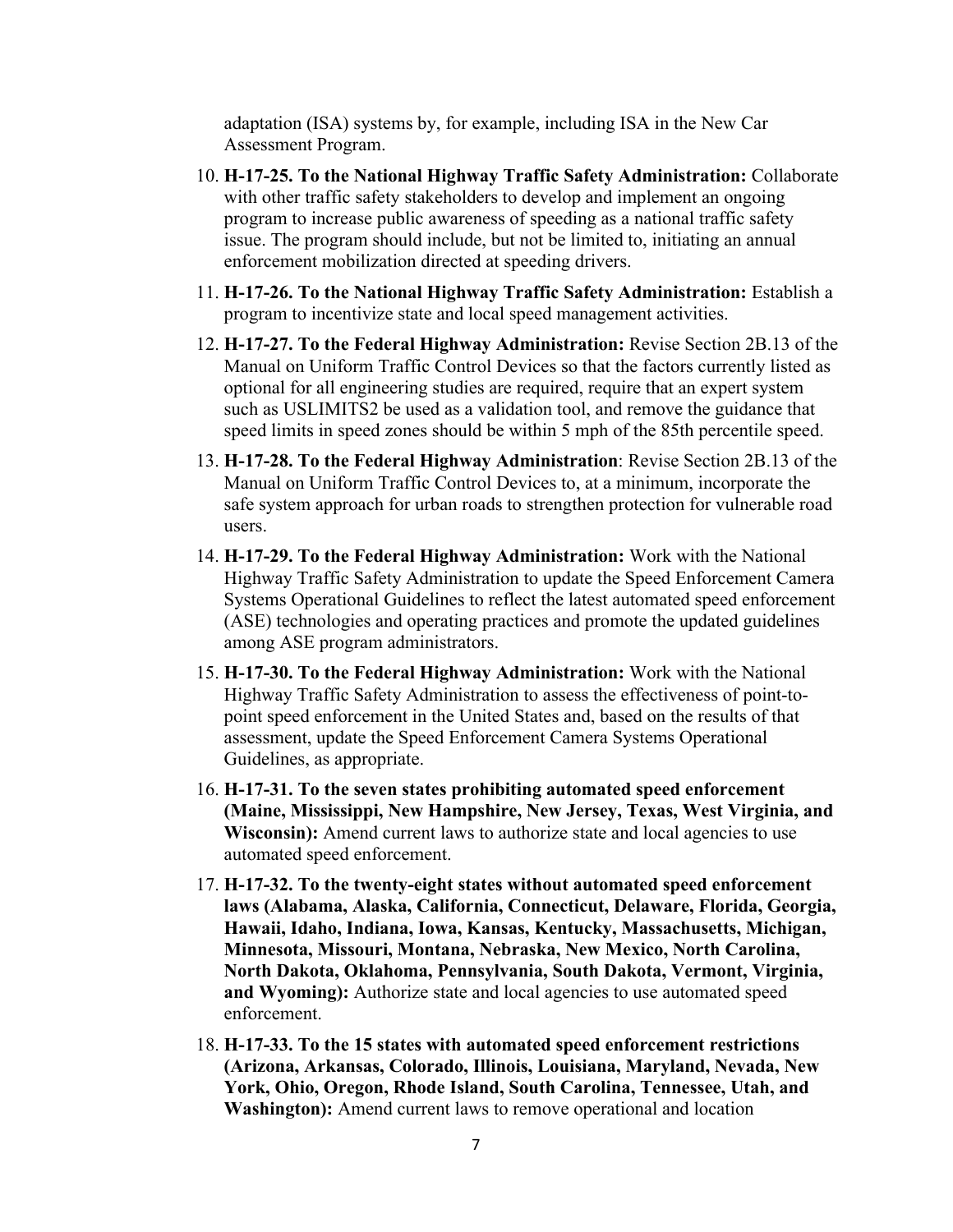restrictions on the use of automated speed enforcement, except where such restrictions are necessary to align with best practices.

- 19. **H-17-34. To the Governor's Highway Safety Association:** Work with the National Highway Traffic Safety Administration, the International Association of Chiefs of Police, and the National Sheriffs' Association to develop and implement a program to increase the adoption of speeding-related Model Minimum Uniform Crash Criteria Guideline data elements and improve consistency in law enforcement reporting of speeding-related crashes.
- 20. **H-17-35. To the International Association of Chiefs of Police:** Work with the National Highway Traffic Safety Administration, the Governors Highway Safety Association, and the National Sheriffs' Association to develop and implement a program to increase the adoption of speeding-related Model Minimum Uniform Crash Criteria Guideline data elements and improve consistency in law enforcement reporting of speeding-related crashes.
- 21. **H-17-36. To the National Sheriffs' Association:** Work with the National Highway Traffic Safety Administration, the Governors Highway Safety Association, and the International Association of Chiefs of Police to develop and implement a program to increase the adoption of speeding-related Model Minimum Uniform Crash Criteria Guideline data elements and improve consistency in law enforcement reporting of speeding-related crashes.

[Back to Top](#page-0-0)

## <span id="page-7-0"></span>**Install Crash-Resistant Recorders and Establish Flight Data Monitoring Programs**

- 1. **A-13-12. To the Federal Aviation Administration:** Require the installation of a crash-resistant flight recorder system on all newly manufactured turbine-powered, nonexperimental, nonrestricted-category aircraft that are not equipped with a flight data recorder and a cockpit voice recorder and are operating under [Title] 14 *Code of Federal Regulations* Parts 91, 121, or 135. The crash-resistant flight recorder system should record cockpit audio and images with a view of the cockpit environment to include as much of the outside view as possible, and parametric data per aircraft and system installation, all as specified in Technical Standard Order C197, "Information Collection and Monitoring Systems."
- 2. **A-13-13. To the Federal Aviation Administration:** Require all existing turbinepowered, nonexperimental, nonrestricted-category aircraft that are not equipped with a flight data recorder or cockpit voice recorder and are operating under [Title] 14 *Code of Federal Regulations* Parts 91, 121, or 135 to be retrofitted with a crash-resistant flight recorder system. The crash-resistant flight recorder system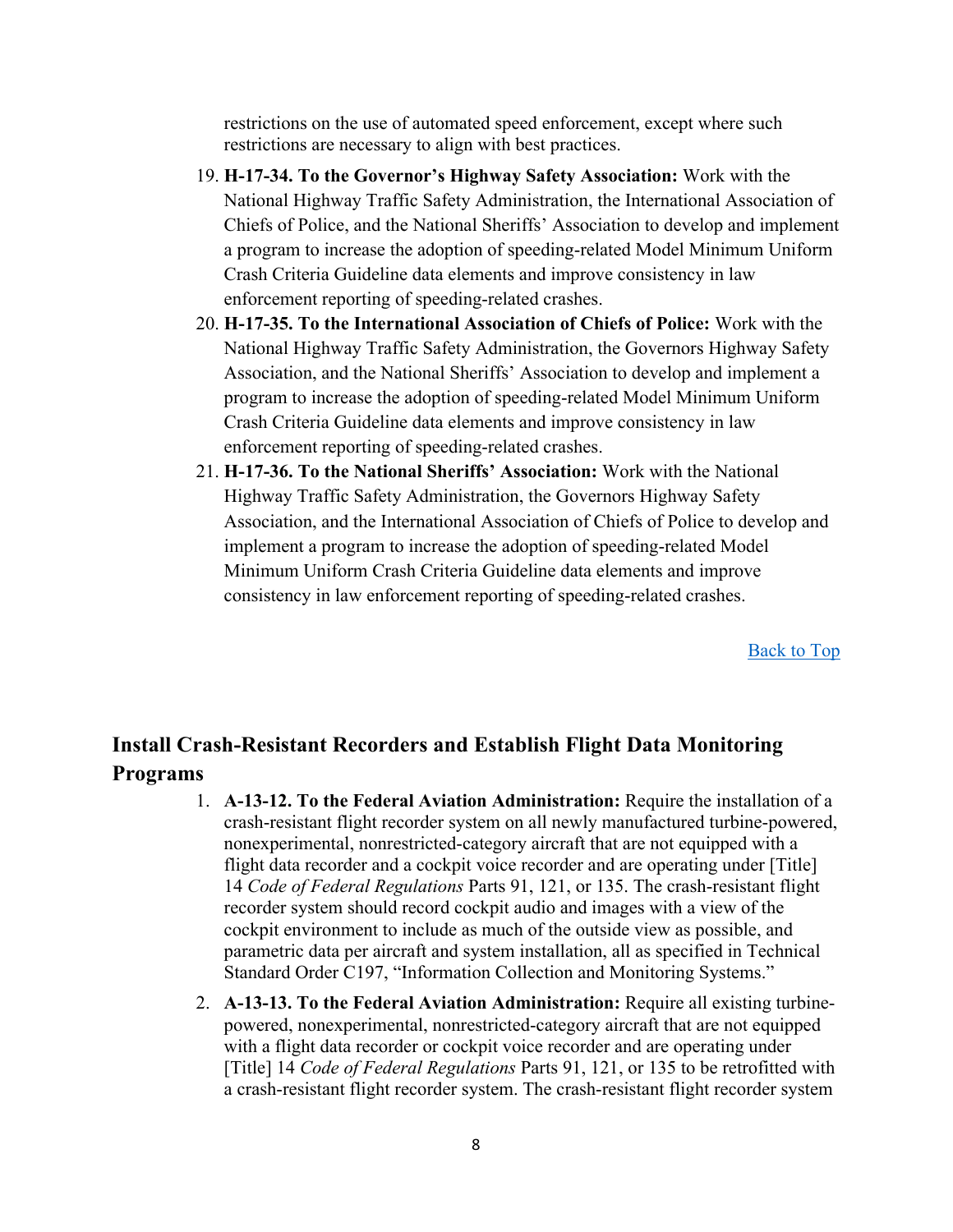should record cockpit audio and images with a view of the cockpit environment to include as much of the outside view as possible, and parametric data per aircraft and system installation, all as specified in Technical Standard Order C197, "Information Collection and Monitoring Systems.

- 3. **A-15-7. To the Federal Aviation Administration:** Require that all existing aircraft operated under Title 14 *Code of Federal Regulations* (*CFR*) Part 121 or 135 and currently required to have a cockpit voice recorder and a flight data recorder be retrofitted with a crash-protected cockpit image recording system compliant with Technical Standard Order (TSO)-C176a, "Cockpit Image Recorder Equipment," TSO-C176a or equivalent. The cockpit image recorder should be equipped with an independent power source consistent with that required for cockpit voice recorders in 14 *CFR* 25.1457.
- 4. **A-15-8. To the Federal Aviation Administration:** Require that all newly manufactured aircraft operated under [Title] 14 *Code of Federal Regulations* (*CFR*) Part 121 or 135 and required to have a cockpit voice recorder and a flight data recorder also be equipped with a crash-protected cockpit image recording system compliant with Technical Standard Order TSO-C176a, "Cockpit Image Recorder Equipment," or equivalent. The cockpit image recorder should be equipped with an independent power source consistent with that required for cockpit voice recorders in 14 *CFR* 25.1457.
- 5. **A-16-34. To the Federal Aviation Administration:** Require all [Title] 14 *Code of Federal Regulations* Part 135 operators to install flight data recording devices capable of supporting a flight data monitoring program.
- 6. **A-16-35. To the Federal Aviation Administration:** After the action in Safety Recommendation A-16-34 is completed, require all [Title] 14 *Code of Federal Regulations* Part 135 operators to establish a structured flight data monitoring program that reviews all available data sources to identify deviations from established norms and procedures and other potential safety issues.
- 7. **A-20-27. To Airbus Helicopters, Bell, Leonardo Helicopter Division, MD Helicopters, and Robinson Helicopter Company:** Install, on your newly manufactured turbine-powered helicopters that are not equipped with a flight data recorder and a cockpit voice recorder, a crash-resistant flight recorder system that records cockpit audio and images with a view of the cockpit environment to include as much of the outside view as possible and parametric data per aircraft and system installation, all as specified in Technical Standard Order C197, "Information Collection and Monitoring Systems." The recorder system installation should be considered essential equipment that remains installed for the life of the helicopter and have provisions to ensure it remains operational during each flight.
- 8. **A-20-28. To Airbus Helicopters, Bell, Leonardo Helicopter Division, and Sikorsky:** Install, on your newly manufactured turbine-powered helicopters that are equipped with a flight data recorder and a cockpit voice recorder, a crashprotected cockpit image recorder system compliant with Technical Standard Order C176a, "Cockpit Image Recorder Equipment," or equivalent. The cockpit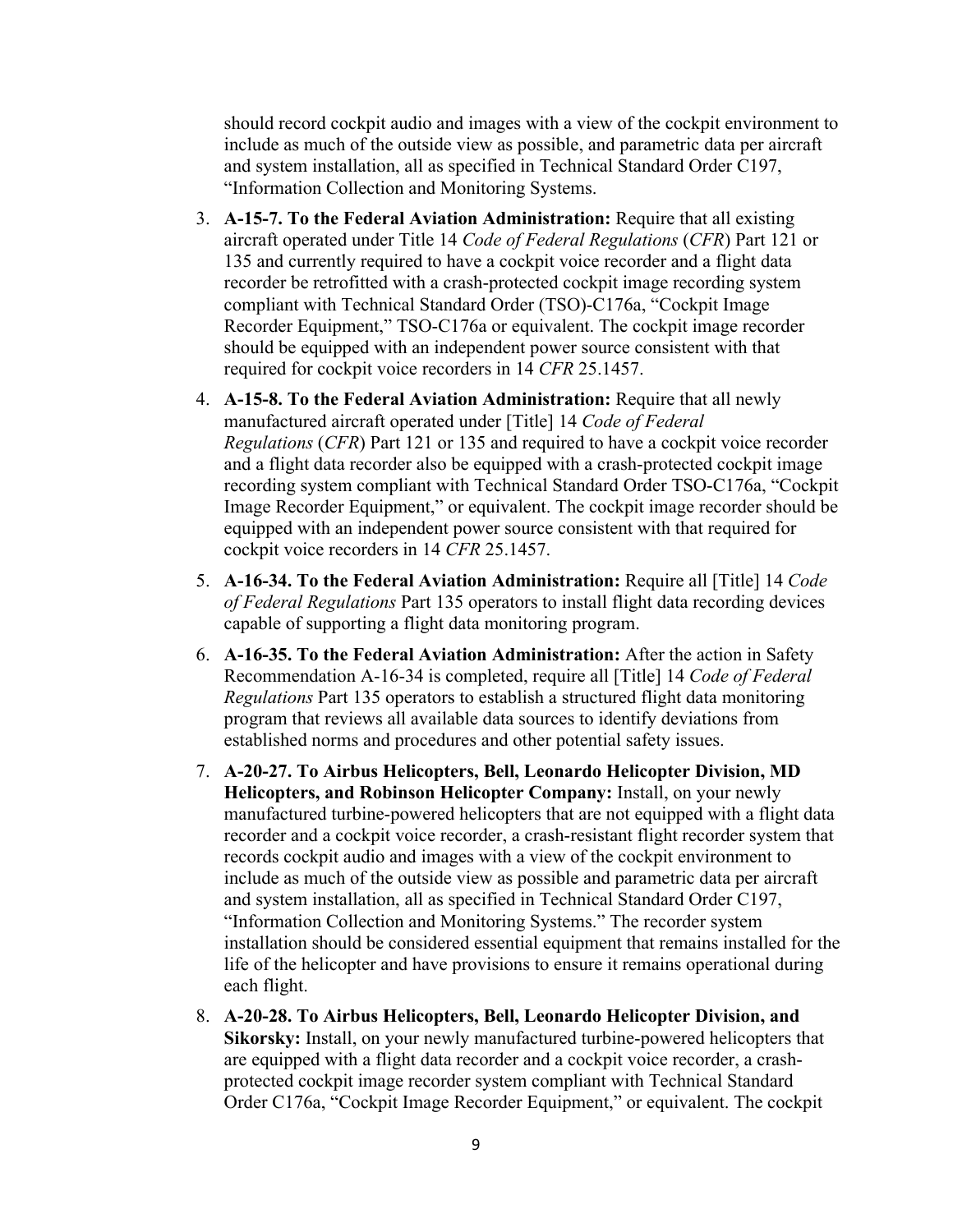image recorder should be equipped with an independent power source consistent with that required for cockpit voice recorders in Title 14 *Code of Federal Regulations* 29.1457. The recorder system installation should be considered essential equipment that remains installed for the life of the helicopter and have provisions to ensure it remains operational during each flight.

- 9. **A-20-29. To Airbus Helicopters, Bell, Leonardo Helicopter Division, MD Helicopters, Robinson Helicopter Company, and Sikorsky:** Provide, on your existing turbine-powered helicopters that are not equipped with a flight data recorder or a cockpit voice recorder, a means to install a crash-resistant flight recorder system that records cockpit audio and images with a view of the cockpit environment to include as much of the outside view as possible and parametric data per aircraft and system installation, all as specified in Technical Standard Order C197, "Information Collection and Monitoring Systems." The recorder system installation should be considered essential equipment that remains installed for the life of the helicopter and have provisions to ensure it remains operational during each flight.
- 10. **A-20-30. To Airbus Helicopters, Bell, Leonardo Helicopter Division and Sikorsky**: Provide, on your existing turbine-powered helicopters that are equipped with a flight data recorder and a cockpit voice recorder, a means to install a crash-protected cockpit image recorder system that is compliant with Technical Standard Order C176a, "Cockpit Image Recorder Equipment," or equivalent. The cockpit image recorder system should be equipped with an independent power source consistent with that required for cockpit voice recorders in Title 14 Code of Federal Regulations 29.1457. The recorder system installation should be considered essential equipment that remains installed for the life of the helicopter and have provisions to ensure it remains operational during each flight.
- 11. **A-21-8. To Island Express Helicopters Inc.:** Install flight data recording devices capable of supporting a flight data monitoring (FDM) program on each helicopter in your fleet and establish an FDM program that reviews all available data sources to identify deviations from established norms and procedures as well as other potential safety issues.

[Back to Top](#page-0-0)

## <span id="page-9-0"></span>**Protect Vulnerable Road Users through a Safe System Approach** *Roadways and infrastructure***:**

- 1. **H-18-31. To the National Highway Traffic Safety Administration:** Work with the Federal Highway Administration to incorporate motorcycles in the development of performance standards for connected vehicle-to-infrastructure systems.
- 2. **H-18-37. To the Federal Highway Administration:** Work with the National Highway Traffic Safety Administration to incorporate motorcycles in the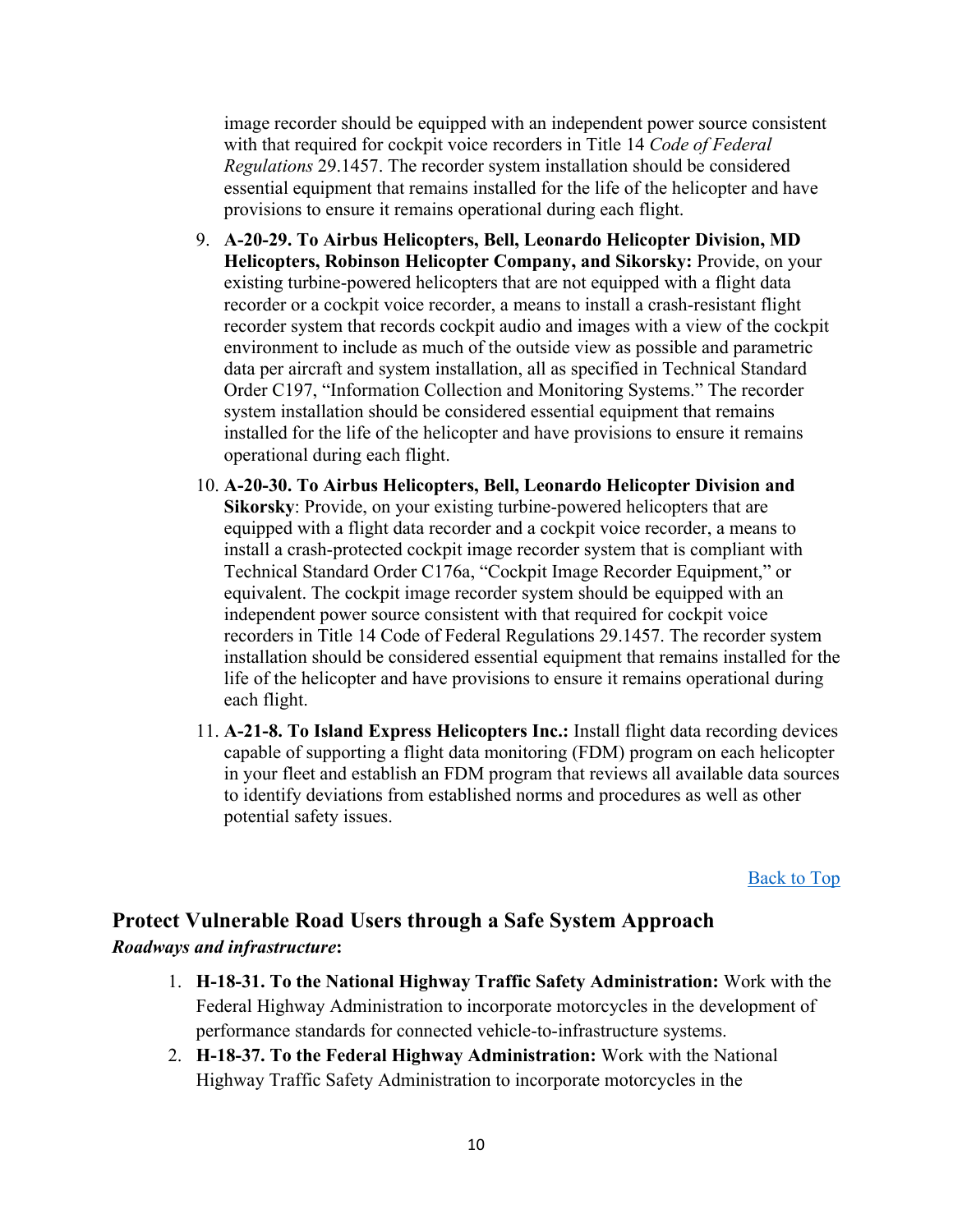development of performance standards for connected vehicle-to-infrastructure systems.

- 3. **H-19-35. To the Intelligent Transportation Systems Joint Program Office:** In collaboration with the National Highway Traffic Safety Administration and the Federal Highway Administration, expand vehicle-to-pedestrian research efforts to ensure that bicyclists and other vulnerable road users will be incorporated into the safe deployment of connected vehicle systems.
- 4. **H-19-37. To the National Highway Traffic Safety Administration:** In collaboration with the Intelligent Transportation Systems Joint Program Office and the Federal Highway Administration, expand vehicle-to-pedestrian research efforts to ensure that bicyclists and other vulnerable road users will be incorporated into the safe deployment of connected vehicle systems.
- 5. **H-19-41. To the Federal Highway Administration:** Include separated bike lanes and intersection safety treatments on the list of Proven Safety Countermeasures.
- 6. **H-19-42. To the Federal Highway Administration:** Include separated bike lanes and intersection safety treatments in the Every Day Counts program.
- 7. **H-19-43. To the Federal Highway Administration:** In collaboration with the Intelligent Transportation Systems Joint Program Office and the National Highway Traffic Safety Administration, expand vehicle-to-pedestrian research efforts to ensure that bicyclists and other vulnerable road users will be incorporated into the safe deployment of connected vehicle systems.
- 8. **H-19-46. To the American Association of State Highway and Transportation Officials:** Include geometric design guidance materials on separated bike lanes, intersection treatments, and the transition between them in the next revision of the Guide for the Development of Bicycle Facilities.

#### *Vehicle design***:**

- **9. H-13-11. To the National Highway Traffic Safety Administration:** Develop performance standards for visibility enhancement systems to compensate for blind spots in order to improve the ability of drivers of single-unit trucks with gross vehicle weight ratings over 10,000 pounds to detect vulnerable road users, including pedestrians and cyclists, in their travel paths.
- **10. H-13-12. To the National Highway Traffic Safety Administration:** Once the performance standards requested in H-13-11 have been developed, require newly manufactured single-unit trucks with gross vehicle weight ratings over 10,000 pounds to be equipped with visibility enhancement systems meeting the performance standards.
- 11. **H-14-1. To the National Highway Traffic Safety Administration:** Require that newly manufactured truck-tractors with gross vehicle weight ratings over 26,000 pounds be equipped with visibility enhancement systems to improve the ability of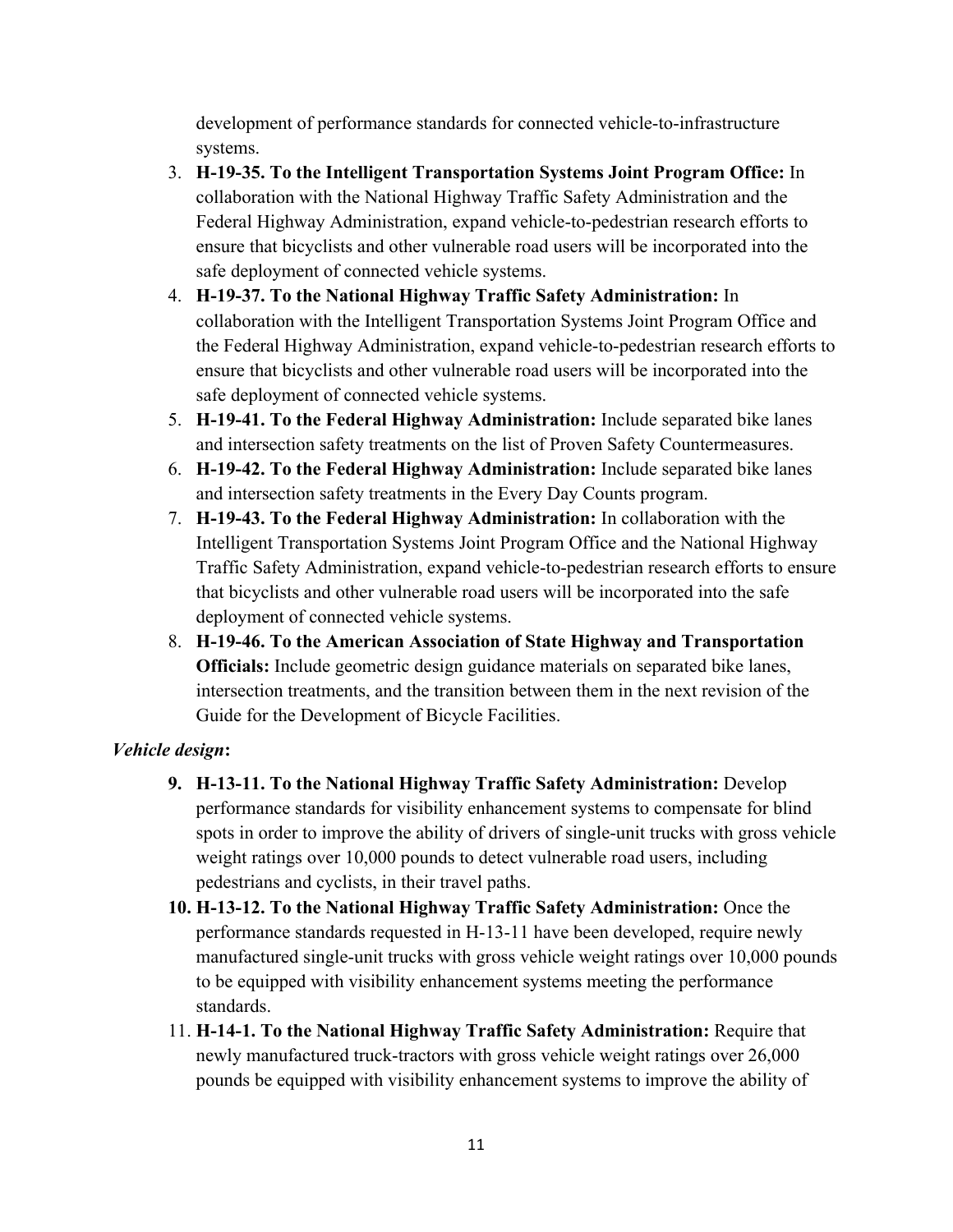drivers of tractor-trailers to detect passenger vehicles and vulnerable road users, including pedestrians, cyclists, and motorcyclists.

- 12. **H-18-29. To the National Highway Traffic Safety Administration:** Incorporate motorcycles in the development of performance standards for passenger vehicle crash warning and prevention systems.
- 13. **H-18-30. To the National Highway Traffic Safety Administration:** Incorporate motorcycles in the development of performance standards for connected vehicle-tovehicle systems.
- 14. **H-18-32. To the National Highway Traffic Safety Administration:** Require all new motorcycles manufactured for on-road use in the United States be equipped with antilock braking system technology.
- 15. **H-18-33. To the National Highway Traffic Safety Administration:** Conduct or sponsor research to evaluate the effectiveness of stability control systems for motorcycles.
- 16. **H-18-34. To the National Highway Traffic Safety Administration:** Based on the research recommended in Safety Recommendation H-18-33, develop and publish performance standards for stability control systems on motorcycles, and require systems meeting those standards on all new motorcycles manufactured for on-road use in the United States.
- 17. **H-18-39. To the National Highway Traffic Safety Administration:** Revise Federal Motor Vehicle Safety Standard 108 to include performance-based standards for vehicle headlight systems correctly aimed on the road and tested on-vehicle to account for headlight height and lighting performance.
- 18. **H-18-40. To the National Highway Traffic Safety Administration:** Revise Federal Motor Vehicle Safety Standard 108 to allow adaptive headlight systems.
- 19. **H-18-41. To the National Highway Traffic Safety Administration:** Develop performance test criteria for vehicle designs that reduce injuries to pedestrians.
- 20. **H-18-42. To National Highway Traffic Safety Administration:** Develop performance test criteria for manufacturers to use in evaluating the extent to which automated pedestrian safety systems in light vehicles will prevent or mitigate pedestrian injury.
- 21. **H-18-43. To the National Highway Traffic Safety Administration:** Incorporate pedestrian safety systems, including pedestrian collision avoidance systems and other more-passive safety systems, into the New Car Assessment Program.
- 22. **H-18-44. To the National Highway Traffic Safety Administration:** Develop a detailed pedestrian crash data set that represents the current, complete range of crash types and that can be used for local and State analysis and to Model and simulate pedestrian collision avoidance systems.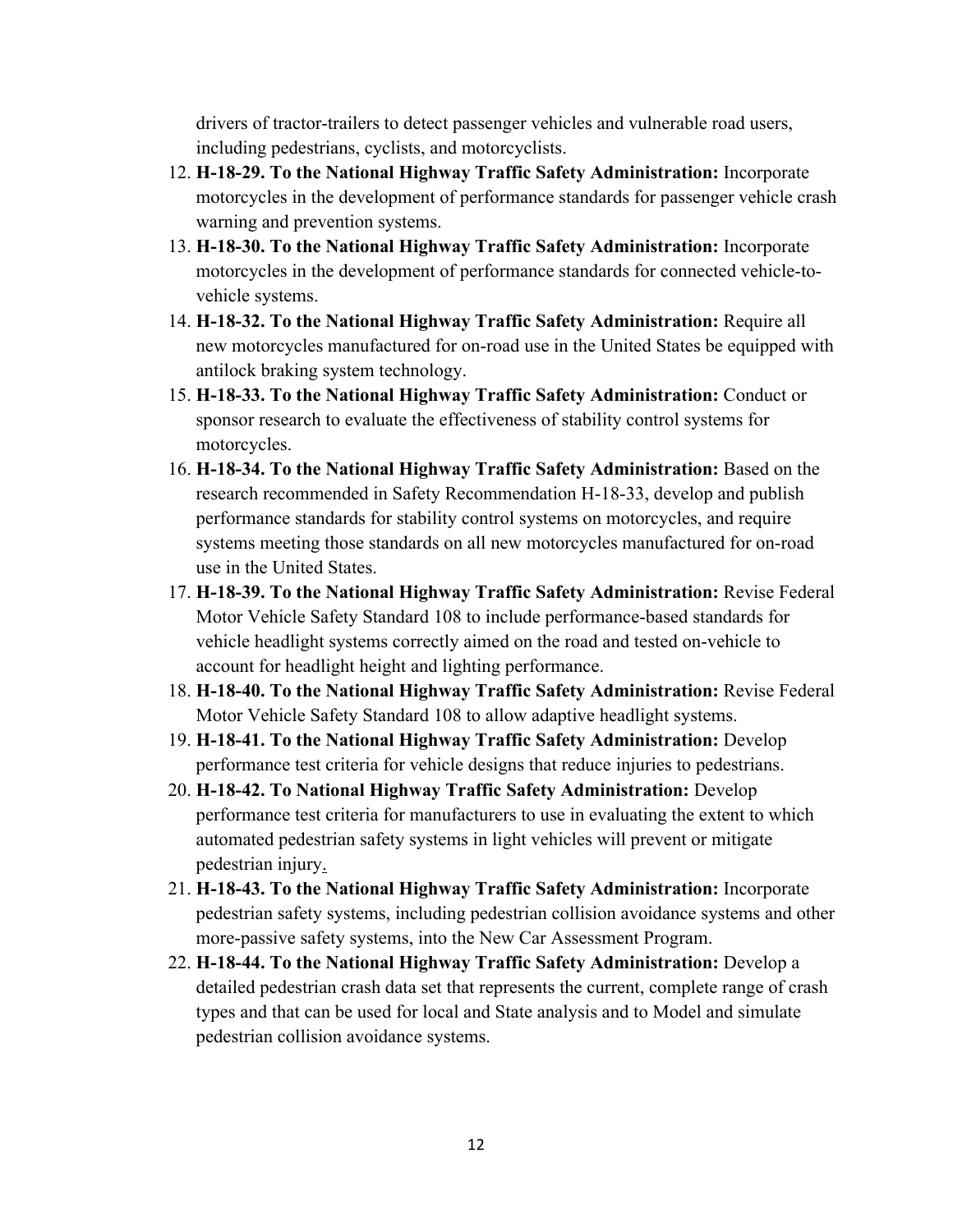- 23. **H-19-36. To the National Highway Traffic Safety Administration:** Incorporate into the New Car Assessment Program tests to evaluate a car's ability to avoid crashes with bicycles.
- 24. **H-19-44. To the United States Consumer Product Safety Commission:** Conduct an evaluation to determine whether bicycle conspicuity could be improved by modifying the requirements described in Title 16 Code of Federal Regulations 1512.16; if so, revise the regulation accordingly.

#### *Reducing speed and speeding***:**

- 25. **H-17-27. To the Federal Highway Administration:** Revise Section 2B.13 of the Manual on Uniform Traffic Control Devices so that the factors currently listed as optional for all engineering studies are required, require that an expert system such as USLIMITS2 be used as a validation tool, and remove the guidance that speed limits in speed zones should be within 5 mph of the 85th percentile speed.
- 26. **H-17-28. To the Federal Highway Administration:** Revise Section 2B.13 of the Manual on Uniform Traffic Control Devices to, at a minimum, incorporate the safe system approach for urban roads to strengthen protection for vulnerable road users.

#### *Mitigating Injuries***:**

- 27. **H-07-38. To States with no motorcycle helmet laws:** Require that all persons shall wear a Department of Transportation Federal Motor Vehicle Safety Standard 218 compliant motorcycle helmet while riding (operating), or as a passenger on any motorcycle.
- 28. **H-07-39. To the States with partial motorcycle helmet laws:** Amend current laws to require that all persons shall wear a Department of Transportation Federal Motor Vehicle Safety Standard 218-compliant motorcycle helmet while riding (operating), or as a passenger on any motorcycle.
- 29. **H-07-40. To the States, the District of Columbia, and the Territories with universal motorcycle helmet laws/regulations not specifically requiring FMVSS 218-compliant helmets:** Amend current laws to specify that all persons shall wear a Department of Transportation Federal Motor Vehicle Safety Standard 218-compliant motorcycle helmet while riding (operating), or as a passenger on any motorcycle.
- 30. **H-19-38. To the National Highway Traffic Safety Administration:** (1) Convene a bicycle safety coalition of stakeholders to develop a comprehensive national strategy to increase bicycle helmet use among bicyclists of all ages that would include, at a minimum, a Model all-ages bicycle helmet law; (2) disseminate the strategy to all States and make it available on your website.
- 31. **H-19-39. To the National Highway Traffic Safety Administration:** After Safety Recommendation H-19-38 is completed, include the Model all-ages bicycle helmet law in Countermeasures That Work: A Highway Safety Countermeasure Guide for State Highway Safety Offices.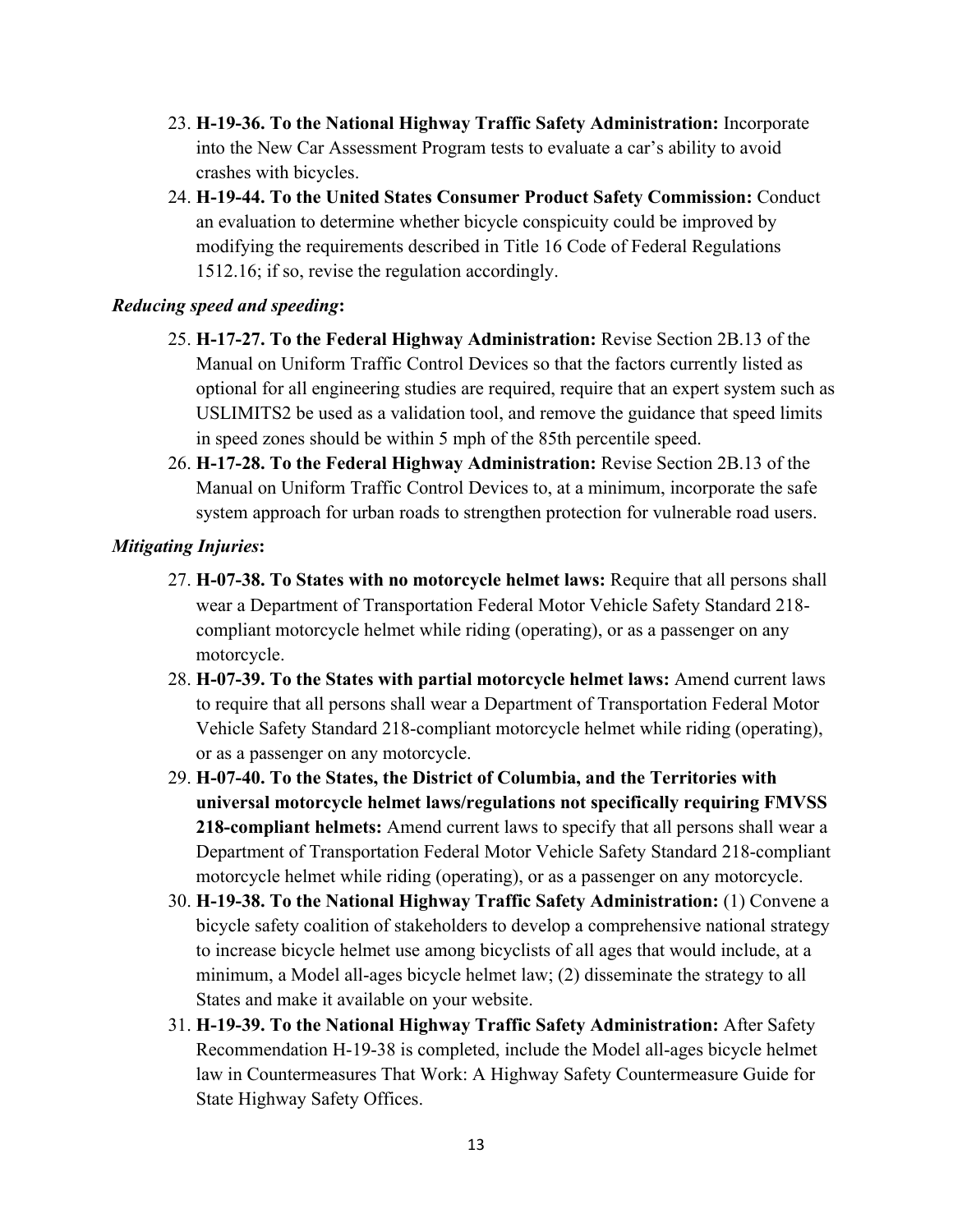32. **H-19-45. To the 50 States, the District of Columbia, and the Commonwealth of Puerto Rico:** Require that all persons shall wear an age-appropriate bicycle helmet while riding a bicycle.

[Back to Top](#page-0-0)

## <span id="page-13-0"></span>**Improve Passenger and Fishing Vessel Safety**

#### *Passenger Vessel Safety*

- 1. **M-02-5. To the US Coast Guard:** Require that companies operating domestic passenger vessels develop and implement a preventive maintenance program for all systems affecting the safe operation of their vessels, including the hull and the mechanical and electrical systems.
- 2. **M-12-3. To the US Coast Guard:** Require all operators of U.S.-flag passenger vessels to implement safety management systems, taking into account the characteristics, methods of operation, and nature of service of these vessels, and, with respect to ferries, the sizes of the ferry systems within which the vessels operate.
- 3. **M-14-3. To the US Coast Guard:** Require installation of voyage data recorders that meet the International Maritime Organization's performance standard for voyage data recorders on new ferry vessels subject to 46 *Code of Federal Regulations* Subchapters H and K.
- 4. **M-14-4. To the US Coast Guard:** Require installation of voyage data recorders that meet the International Maritime Organization's performance standard for simplified voyage data recorders on existing ferry vessels subject to 46 *Code of Federal Regulations* Subchapters H and K.
- 5. **M-14-5. To the US Coast Guard:** Develop a US voyage data recorder standard for ferry vessels subject to 46 *Code of Federal Regulations* Subchapter T and require the installation of such equipment where technically feasible.
- 6. **M-17-19. To Carnival Corporation:** Develop and/or improve procedures to manage and account for all persons aboard in the event of a mass evacuation of a ship while in port.
- 7. **M-18-2. To the US Coast Guard:** Evaluate the feasibility of creating a passenger vessel safety specialist billet at each sector that has the potential for a search and rescue activity characterized by the need for immediate assistance to a large number of persons in distress, and staff sector-level billets, as appropriate, based on the findings of that evaluation.
- 8. **M-18-3. To Baja Ferries:** Perform a worst-case scenario risk assessment for all active water-based fire suppression systems on your vessels to evaluate whether the existing freshwater supply is sufficient.
- 9. **M-18-4. To Baja Ferries:** Review your lifesaving appliance training program, including recordkeeping procedures, and revise the program to ensure that crewmembers have proficiency with onboard systems.
- 10. **M-18-5. To Baja Ferries:** Provide formal and recurrent training to shoreside management and senior shipboard officers on the International Safety Management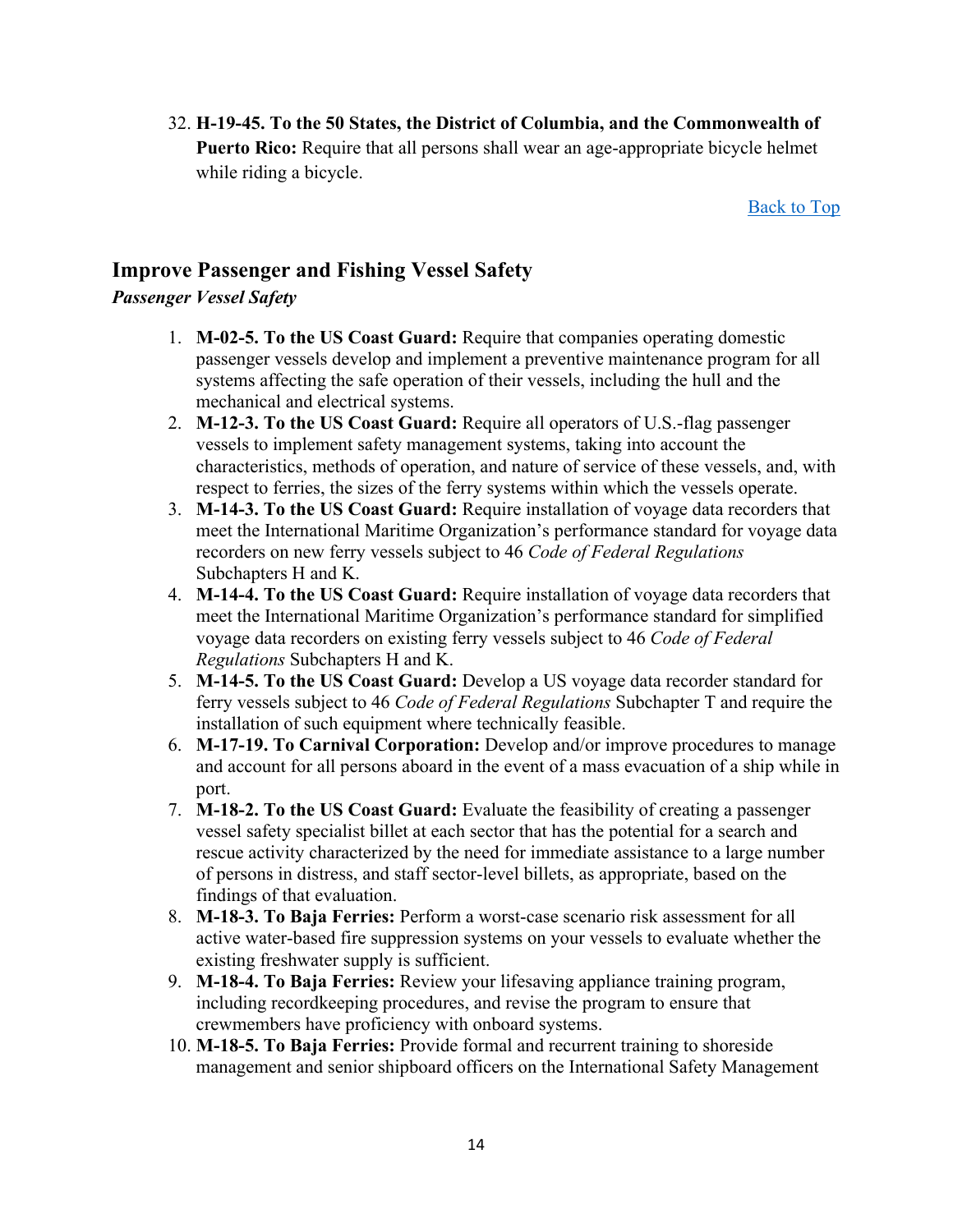(ISM) Code to ensure that all senior leaders are fully knowledgeable about the policies and procedures in the safety management system.

- 11. **M-18-11. To Tropical Breeze Casino Cruz, LLC:** Develop and apply an oversight system to ensure that your maintenance program complies with the manufacturer's recommended preventive maintenance program for the engines and associated machinery and systems on board your vessels.
- 12. **M-18-12. To Tropical Breeze Casino Cruz, LLC:** Revise your marine firefighting and job training programs, including documenting both on board and ashore that all crewmembers are qualified and can continually demonstrate proficiency in their duties, such as firefighting techniques and other emergency situations.
- 13. **M-18-13. To the US Coast Guard:** Require fire detection systems in unmanned spaces with machinery or other potential heat sources on board small passenger vessels.
- 14. **M-20-14. To the US Coast Guard:** Revise Title 46 *Code of Federal Regulations* subchapter T to require that newly constructed vessels with overnight accommodations have smoke detectors in all accommodation spaces.
- 15. **M-20-15. To the US Coast Guard:** Revise Title 46 *Code of Federal Regulations* subchapter T to require that all vessels with overnight accommodations currently in service, including those constructed prior to 1996, have smoke detectors in all accommodation spaces.
- 16. **M-20-16. To the US Coast Guard:** Revise Title 46 *Code of Federal Regulations* subchapter T and subchapter K to require all vessels with overnight accommodations, including vessels constructed prior to 1996, have interconnected smoke detectors, such that when one detector alarms, the remaining detectors also alarm.
- 17. **M-20-17. To the US Coast Guard:** Develop and implement an inspection procedure to verify that small passenger vessel owners, operators, and charterers are conducting roving patrols as required by Title 46 *Code of Federal Regulations* Subchapter T.
- 18. **M-20-18. To the US Coast Guard:** Revise Title 46 *Code of Federal Regulations*  Subchapter T to require newly constructed small passenger vessels with overnight accommodations to provide a secondary means of escape into a different space than the primary exit so that a single fire should not affect both escape paths.
- 19. **M-20-19. To the US Coast Guard:** Revise Title 46 *Code of Federal Regulations*  Subchapter T to require all small passenger vessels with overnight accommodations, including those constructed prior to 1996, to provide a secondary means of escape into a different space than the primary exit so that a single fire should not affect both escape paths.
- 20. **M-20-20. To the US Coast Guard:** Review the suitability of Title 46 *Code of Federal Regulations* Subchapter T regulations regarding means of escape to ensure there are no obstructions to egress on small passenger vessels constructed prior to 1996 and modify regulations accordingly.
- 21. **M-20-21. To the Passenger Vessel Association, Sportfishing Association of California, and National Association of Charterboat Operators:** Until the US Coast Guard requires all passenger vessels with overnight accommodations, including vessels constructed prior to 1996, to have smoke detectors in all accommodation spaces, share the circumstances of the Conception accident with your members and encourage your members to voluntarily install interconnected smoke and fire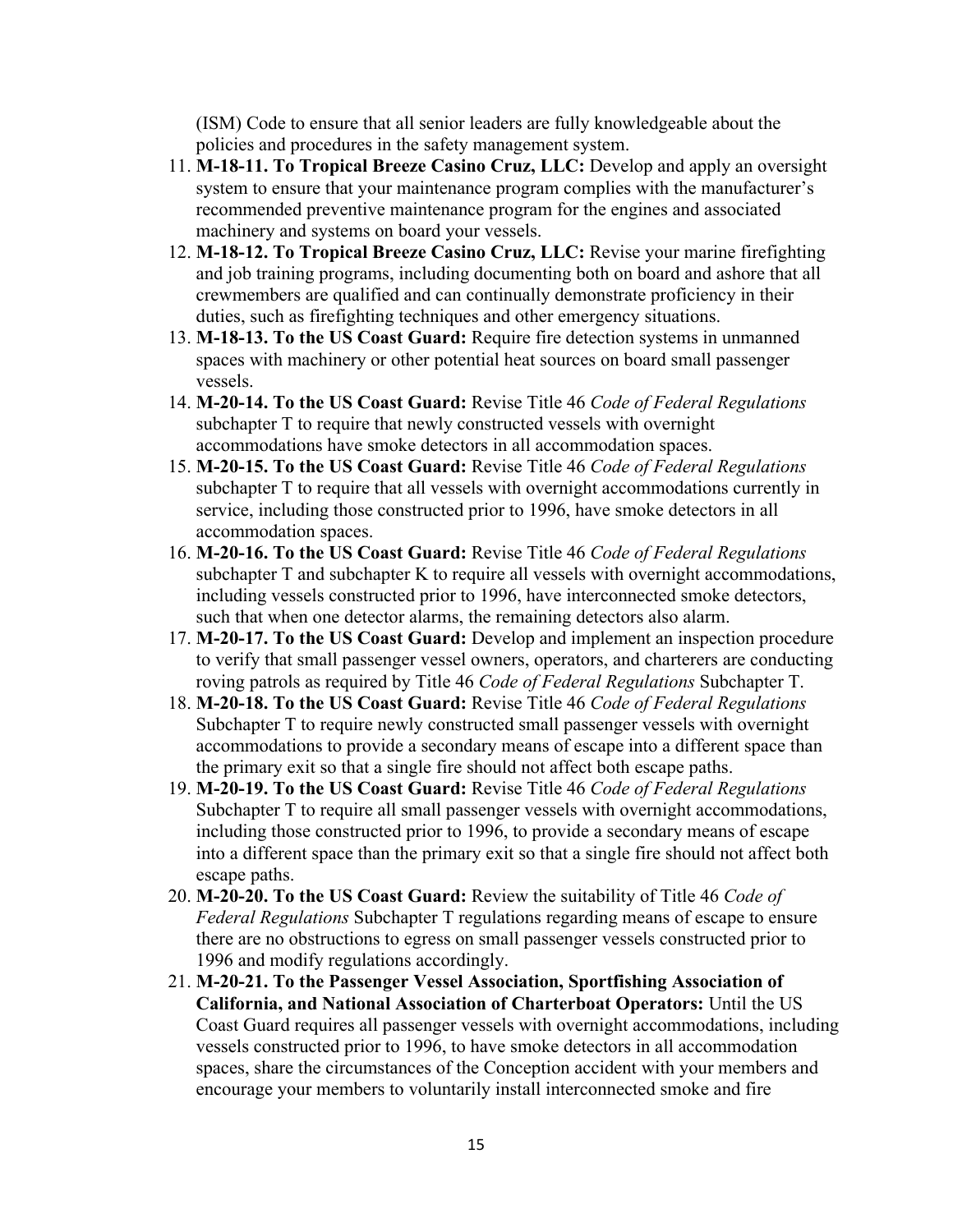detectors in all accommodation spaces such that when one detector alarms, the remaining detectors also alarm.

- 22. **M-20-22. To the Passenger Vessel Association, Sportfishing Association of California, and National Association of Charterboat Operators:** Until the US Coast Guard requires small passenger vessels with overnight accommodations to provide a secondary means of escape into a different space than the primary exit, share the circumstances of the Conception accident with your members and encourage your members to voluntarily do so.
- 23. **M-20-23. To Truth Aquatics:** Implement a safety management system for your fleet to improve safety practices and minimize risk.

#### *Amphibious Passenger Vessels (DUKW Boats)*

- *24.* **M-16-26. To the US Coast Guard:** Amend Navigation and Vessel Inspection Circular 1-01 to ensure that (1) amphibious passenger vehicle (APV) operators tell passengers that seat belts must not be worn while the vessel/vehicle is operated in the water and (2) before the APV enters the water or departs the dock, the master or other crewmember visually checks that each passenger has unbuckled his or her seat belt.
- *25.* **M-19-15. To the US Coast Guard:** Require DUKW amphibious passenger vessels (commonly referred to as original and/or "stretch" DUKWs) to have sufficient reserve buoyancy through passive means, so that they remain upright and afloat with a full complement of passengers and crewmembers in the event of damage or flooding.
- **26. M-19-16. To the US Coast Guard:** For DUKW amphibious passenger vessels without sufficient reserve buoyancy (commonly referred to as original and/or "stretch" DUKWs), require the removal of canopies, side curtains, and their associated framing during waterborne operations to improve emergency egress in the event of sinking.
- **27. M-20-1. To the US Coast Guard:** Require that amphibious passenger vessels equipped with forward hatches enable operators to securely close them during waterborne operations to prevent water ingress.
- **28. M-20-2. To the US Coast Guard:** Review the circumstances of the Stretch Duck 7 sinking and other amphibious passenger vessel accidents, and revise Navigation and Vessel Inspection Circular (NVIC) 1-01 to address the issues found in these accidents, including operations during imminent severe weather and emergency egress during rapid sinking.
- **29. M-20-3. To the US Coast Guard:** Examine existing training and knowledge requirements for understanding and applying fundamental weather principles to waterborne operations for Coast Guard-credentialed masters who operate small passenger vessels; and, if warranted, require additional training requirements for these ratings on recognition of critical weather situations in pre-departure planning and while under way.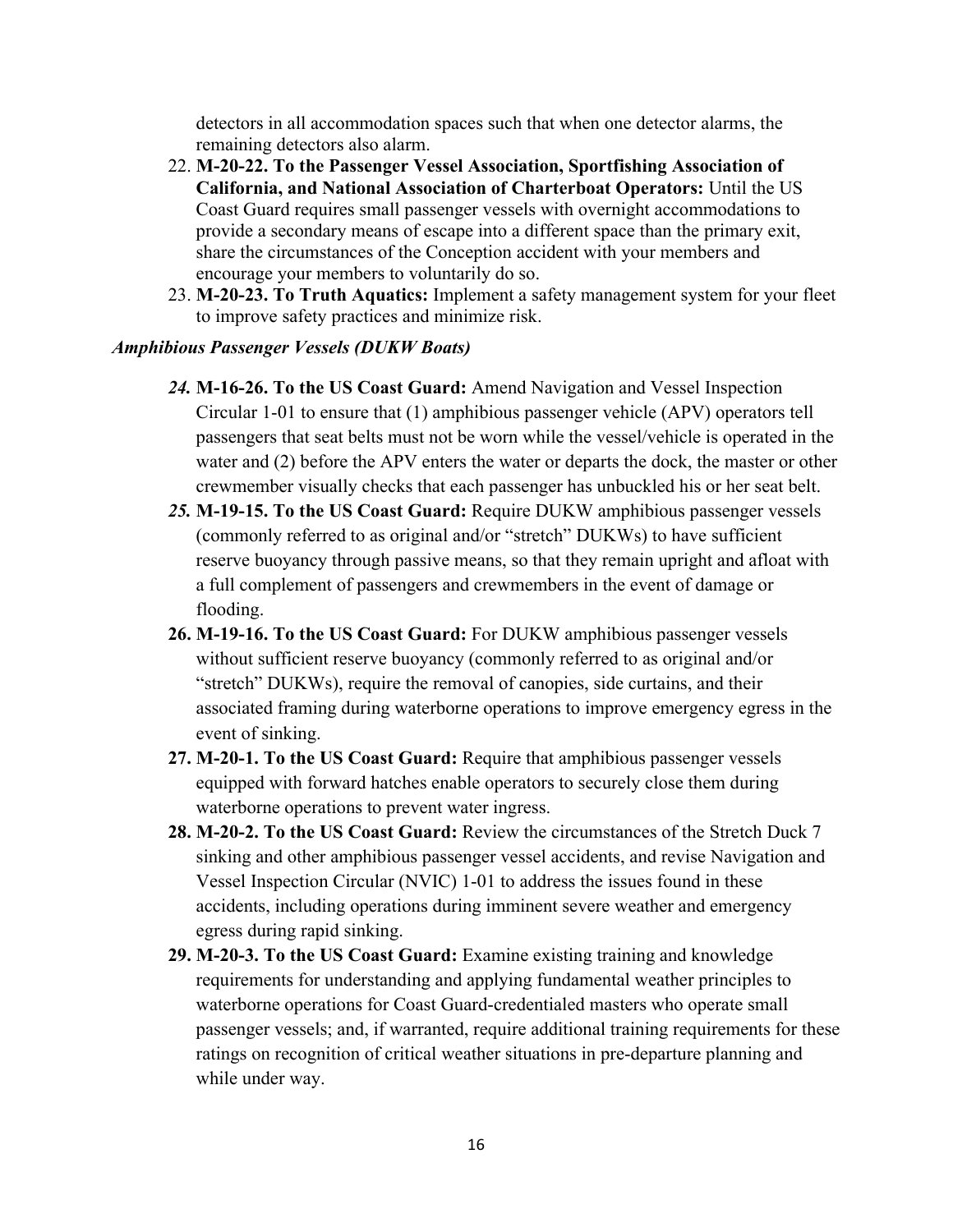- **30. M-20-4. To Ripley Entertainment, Inc.:** Using the operating restrictions found in vessel certificates of inspection, review and revise your current operating policy to provide specific guidance on vessel operations when adverse conditions could be encountered during any part of the waterborne tour by implementing a go/no-go policy.
- **31. M-20-5. To Ripley Entertainment, Inc.:** Modify spring-loaded forward hatches of modified DUKW amphibious passenger vessels to enable their closure during waterborne operations as a prevention for water ingress.
- **32. M-20-6. To Ripley Entertainment, Inc.:** Re-evaluate emergency procedures regarding the donning of lifejackets aboard modified DUKW amphibious passenger vessels when equipped with fixed canopies.

#### *Fishing Vessel Safety*

- 33. **M-11-23. To the US Coast Guard:** Establish standards for new and existing commercial fishing industry vessels of 79 feet or less in length that (1) address intact stability, subdivision, and watertight integrity and (2) include periodic reassessment of the vessels' stability and watertight integrity.
- 34. **M-11-24. To the US Coast Guard:** Require all owners, masters, and chief engineers of commercial fishing industry vessels to receive training and demonstrate competency in vessel stability, watertight integrity, subdivision, and use of vessel stability information regardless of plans for implementing the other training provisions of the 2010 Coast Guard Authorization Act.
- 35. **M-11-27. To the US Coast Guard:** Require all crewmembers to provide certification of completion of safety training before getting under way on commercial fishing industry vessels, such training to include both prevention of and proper response to emergency situations as well as actual use of emergency equipment.
- 36. **M-17-45. To the US Coast Guard:** Require that all personnel employed on vessels in coastal, Great Lakes, and ocean service be provided with a personal locator beacon to enhance their chances of survival.

[Back to Top](#page-0-0)

### <span id="page-16-0"></span>**Improve Pipeline Leak Detection and Mitigation**

- 1. **P-11-10. To the Pipeline and Hazardous Materials Safety Administration:**  Require that all operators of natural gas transmission and distribution pipelines equip their supervisory control and data acquisition systems with tools to assist in recognizing and pinpointing the location of leaks, including line breaks; such tools could include a real-time leak detection system and appropriately spaced flow and pressure transmitters along covered transmission lines.
- 2. **P-11-11. To the Pipeline and Hazardous Materials Safety Administration:** Amend Title 49 *Code of Federal Regulations* 192.935(c) to directly require that automatic shutoff valves or remote-control valves in high consequence areas and in class 3 and 4 locations be installed and spaced at intervals that consider the factors listed in that regulation.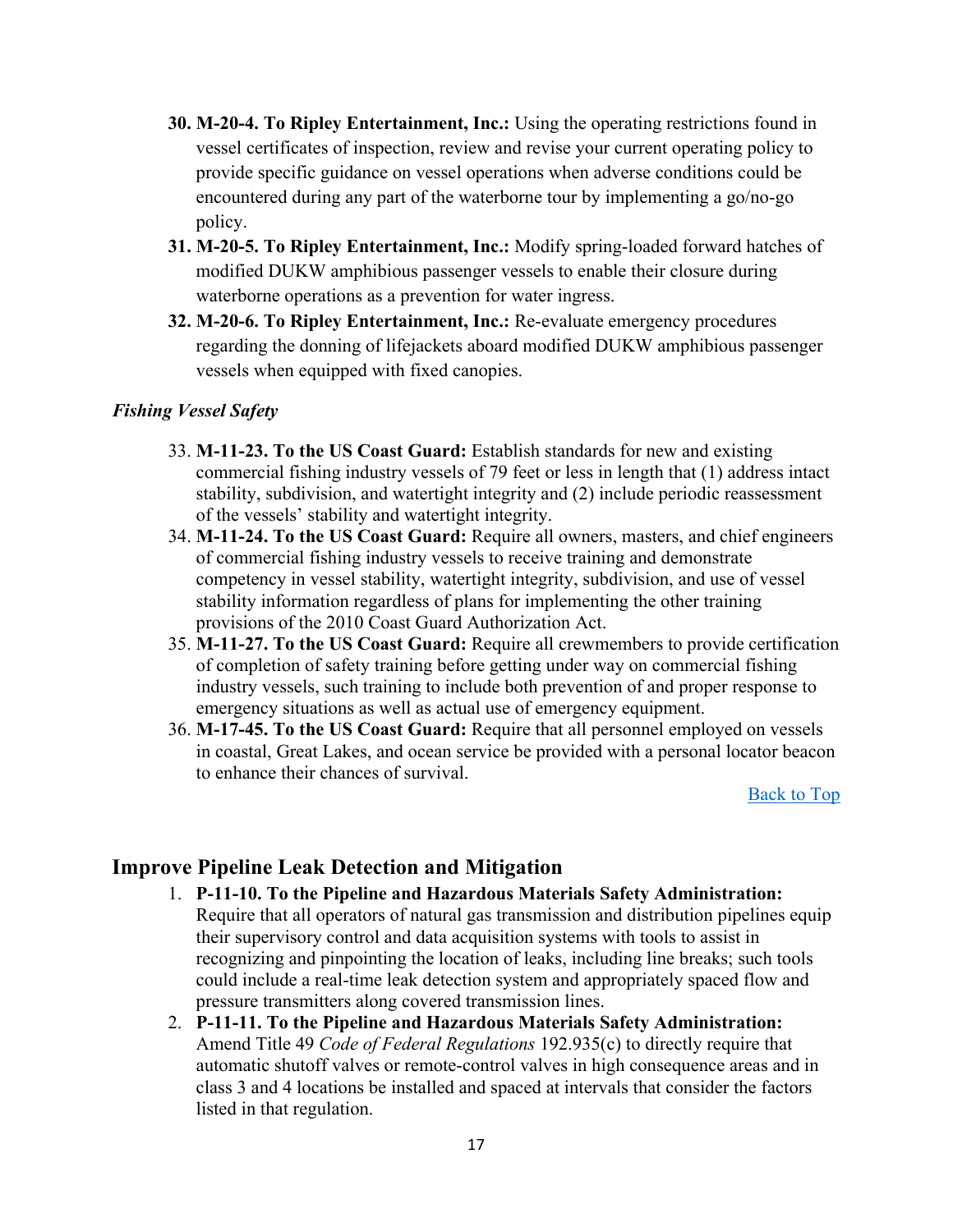- 3. **P-19-1. To the Pipeline and Hazardous Materials Safety Administration:** Require that all new service regulators be installed outside occupied structures.
- 4. **P-19-2. To the Pipeline and Hazardous Materials Safety Administration:** Require existing interior service regulators be relocated outside occupied structures whenever the gas service line, meter, or regulator is replaced. In addition, multifamily structures should be prioritized over single-family dwellings.
- 5. **P-19-6. To the International Code Council:** In coordination with the Gas Technology Institute and the National Fire Protection Association, incorporate provisions in the International Fuel Gas Code that requires methane detection systems for all types of residential occupancies with gas service. At a minimum, the provisions should cover the installation, maintenance, placement of the detectors, and testing requirements.
- 6. **P-19-7. To the National Fire Protection Association:** In coordination with the Gas Technology Institute and the International Code Council, revise the National Fuel Gas Code, National Fire Protection Association 54 to require methane detection systems for all types of residential occupancies with gas service. At a minimum, the provisions should cover the installation, maintenance, placement of the detectors, and testing requirements.
- 7. **P-19-8. To the Gas Technology Institute:** In coordination with the National Fire Protection Association and the International Code Council, work to develop standards for methane detection systems for all types of residential occupancies in both the International Fuel Gas Code and the National Fuel Gas Code, National Fire Protection Association 54. At a minimum, the provisions should cover the installation, maintenance, placement of the detectors, and testing requirements.
- 8. **P-21-2. To the Pipeline and Hazardous Materials Safety Administration:**  Evaluate industry's implementation of the gas distribution pipeline integrity management requirements and develop updated guidance for improving their effectiveness. The evaluation should specifically consider factors that may increase the likelihood of failure such as age, increase the overall risk (including factors that simultaneously increase the likelihood and consequence of failure), and limit the effectiveness of leak management programs.
- 9. **P-21-3. To the Pipeline and Hazardous Materials Safety Administration:** Assist the Railroad Commission of Texas in conducting the audit recommended in Safety Recommendation P-21-4.
- 10. **P-21-4. To the Railroad Commission of Texas:** With assistance from the Pipeline and Hazardous Materials Safety Administration, conduct a comprehensive audit of Atmos Energy Corporation's incident-reporting practices; policies and procedures for responding to leaks, fires, explosions, and emergency calls; and integrity management programs.
- 11. **P-21-11. To Atmos Energy Corporation:** Revise your policies and procedures for responding to leaks, fires, explosions, and emergency calls to address the challenges caused by wet weather conditions. The revised policies and procedures should include: (1) leak investigation methods that are reliable in wet weather; (2) leak investigation procedures that assess all viable gas migration paths; (3) criteria for when to shut down or isolate gas distribution systems and pressure test main and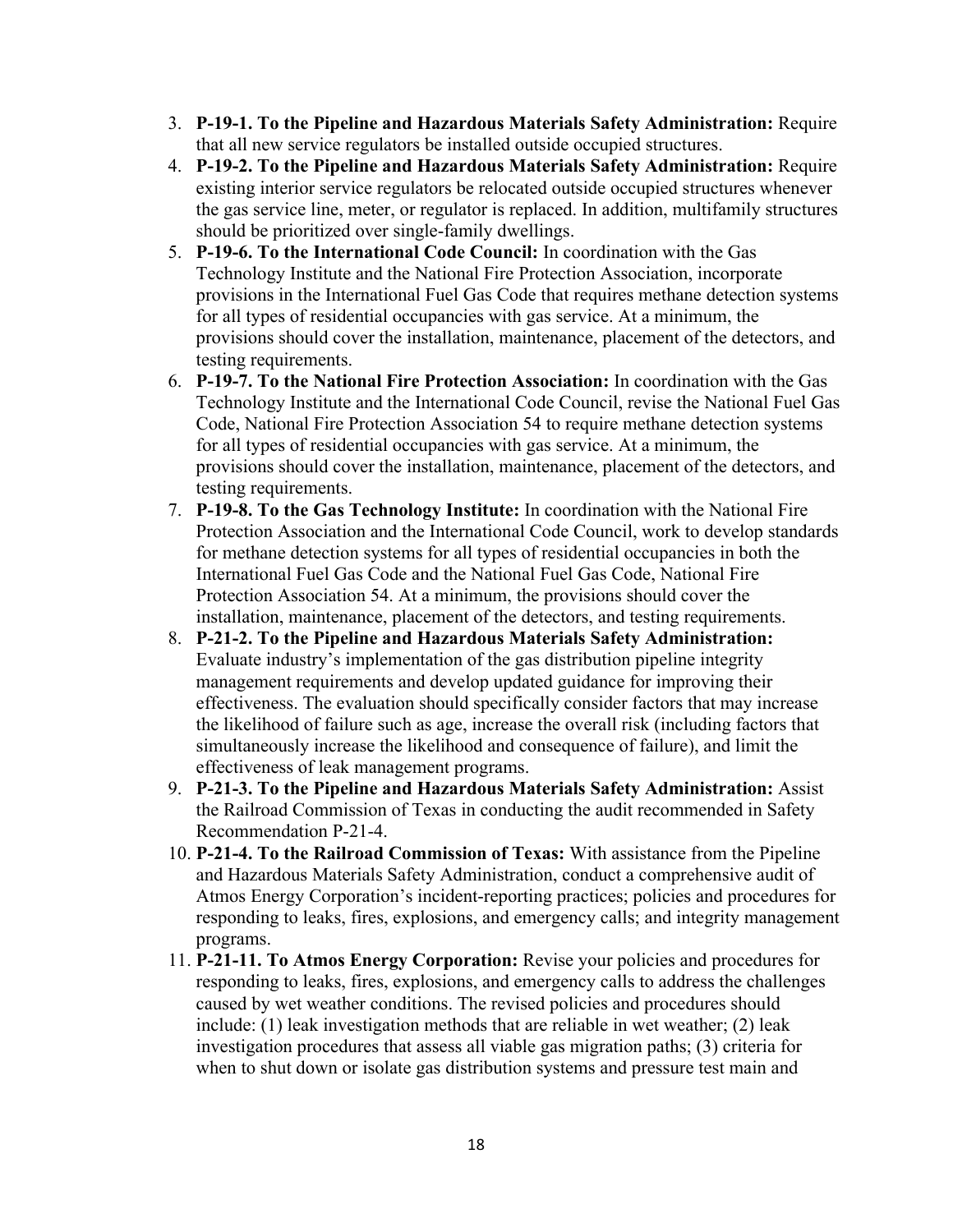service lines; and (4) an alternate safe response such as evacuation when reliable leak investigations are not possible due to wet weather or other circumstances.

12. **P-21-13. To the Gas Piping Technology Committee:** Develop additional guidance that identifies steps gas distribution operators can take to safely respond to leaks, fires, explosions, and emergency calls, considering the limitations due to wet weather conditions, that includes: (1) criteria for when to shut down or isolate gas distribution systems, pressure test main and service lines, and begin evacuations; (2) leak investigation methods that are reliable in wet weather, (3) require an alternate safe response, such as an evacuation when reliable leak investigations are not possible due to wet weather, and (4) leak investigations that assess all viable gas migration paths, including granular backfill and crawlspaces.

[Back to Top](#page-0-0)

#### <span id="page-18-0"></span>**Improve Rail Worker Safety**

#### *Roadway Worker Protections*

- 1. **R-12-34. To the Federal Transit Administration**: Issue guidelines to advise transit agencies and state oversight agencies on how to effectively implement, oversee, and audit the requirements of [Title] 49 *Code of Federal Regulations* Section 659.19(r) using industry best practices, industry voluntary standards, and appropriate elements from 49 *Code of Federal Regulations* Part 214, Subpart C—Roadway Worker Protection..
- 2. **R-12-35. To the Federal Transit Administration**: Emphasize the effective implementation and oversight of [Title] 49 *Code of Federal Regulations* Section 659.19(r) as part of your safety oversight program audits.
- 3. **R-13-39. To the Federal Transit Administration**: Issue a directive to all transit properties requiring redundant protection for roadway workers such as positive train control, secondary warning devices, or shunting. (urgent).
- 4. **R-13-40. To the Federal Transit Administration**: Issue a directive to require all transit properties to review their wayside worker rules and procedures and revise them as necessary to eliminate any authorization that depends solely on the roadway worker to provide protection from trains and moving equipment. (urgent).
- 5. **R-14-36. To the Federal Transit Administration**: Require initial and recurrent training for roadway workers in hazard recognition and mitigation. Such training should include hazards and mitigations of coworkers.
- 6. **R-14-38. To the Federal Transit Administration**: With assistance from the Federal Railroad Administration and the Occupational Safety and Health Administration, establish roadway worker protection rules including requirements for job briefings.
- 7. **R-14-39. To the Federal Transit Administration**: Once the action specified in R-14-38 is completed, update the state safety oversight program to ensure that rail transit systems are meeting the safety requirements for roadway workers.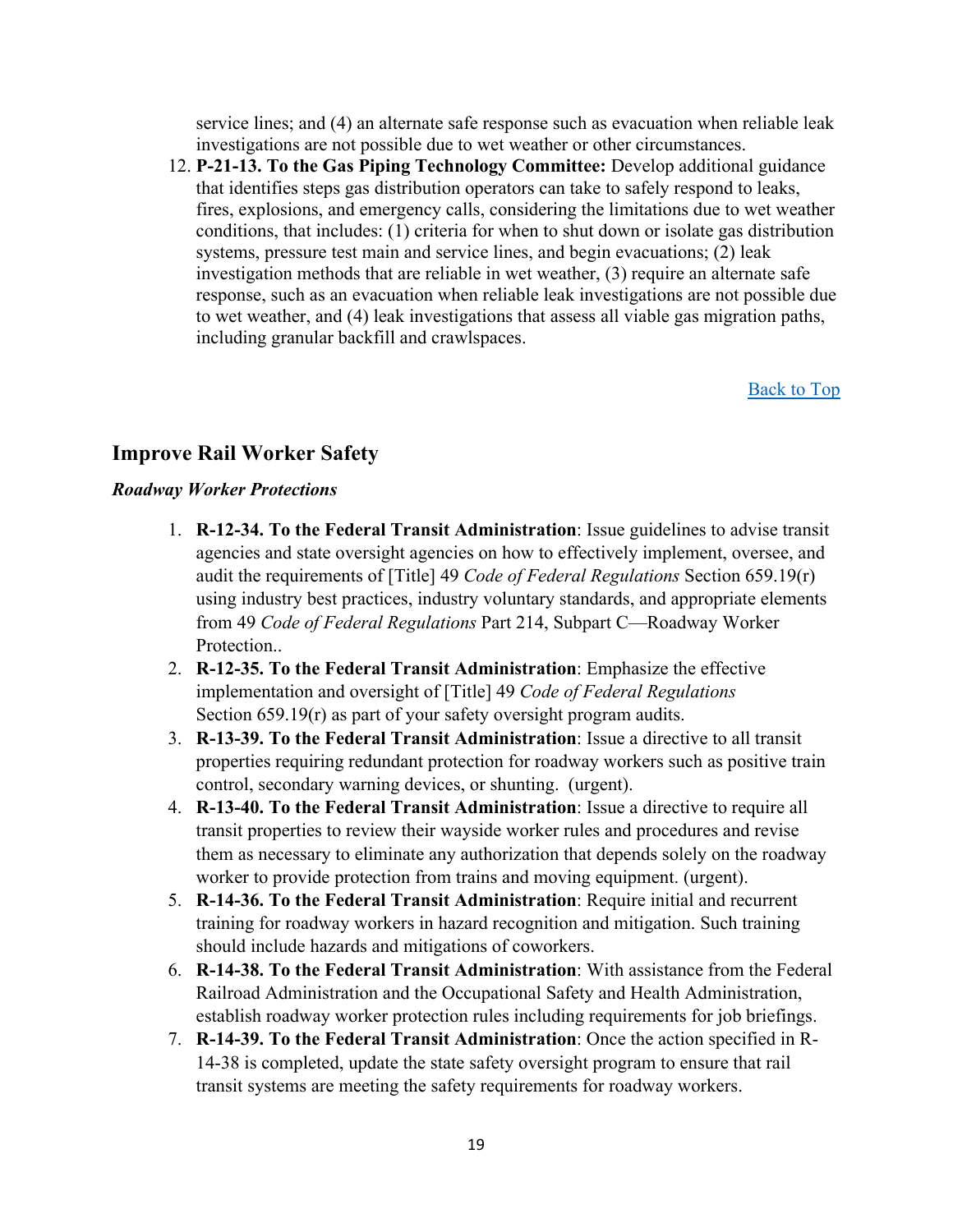- 8. **R-14-40. To the Federal Transit Administration**: Establish a national inspection program that specifically includes roadway worker activities.
- 9. **R-17-18. To the Federal Railroad Administration**: Require railroads to install technology on hi-rail, backhoes, other independently operating pieces of maintenance-of-way equipment, and on the leading and trailing units of sets of maintenance-of-way equipment operated by maintenance workers to provide dispatchers and the dispatch system an independent source of information on the locations of this equipment to prevent unauthorized incursions by trains onto sections of track where maintenance activities are taking place in accordance with the Congressional mandate under the Rail Safety Improvement Act of 2008.
- 10. **R**-**17-23. To AMTRAK (National Railroad Passenger Corporation):** Conduct a risk assessment for all engineering projects and use the results to issue significant speed restrictions for trains passing any engineering project that involves safety risks for workers, equipment, or the traveling public, such as ballast vacuuming, as part of a risk-mitigation policy.
- 11. **R-18-16. To the Federal Railroad Administration**: Review, and modify if necessary, your current inspection guidance regarding watchman/lookout equipment to verify that it requires railroads to provide the necessary equipment for a watchman/lookout to notify a roadway work group of approaching trains and that this accurately reflects the definition contained in Title 49 *Code of Federal Regulations* 214.7.
- 12. **R-18-17. To the Federal Railroad Administration**: Review railroads' on-track safety programs to determine if the necessary equipment is required and provided for a watchman/lookout to notify roadway work groups of approaching trains. If deficiencies are discovered, use enforcement options to encourage compliance.
- 13. **R-18-18. To the Federal Railroad Administration**: Revise your guidance for inspectors regarding required watchman/lookout equipment and procedures, train all of your inspectors on the revised guidance, and audit subsequent inspections to verify adherence to the specifications outlined in Title 49 *Code of Federal Regulations* 214.
- 14. **R-18-19. To the Federal Railroad Administration**: Modify the National Inspection Plan to require periodic unannounced inspections for roadway worker protection regulation compliance.
- 15. **R-18-20. To BNSF Railway**: Include evaluations on the visual detection of trains as a regular component of roadway work group employees' required operational testing
- 16. **R-18-21. To BNSF Railway**: Revise your on-track safety program to include the proper equipment for watchmen/lookouts to provide train approach warning for roadway work groups.
- 17. **R-18-22. To BNSF Railway**: Provide instruction for on-track safety procedures and conduct operational testing for roadway worker-in-charge personnel on their knowledge of roadway work group job briefing procedures to ensure that they know to include information on how on-track safety is to be provided when a roadway worker will be fouling a track.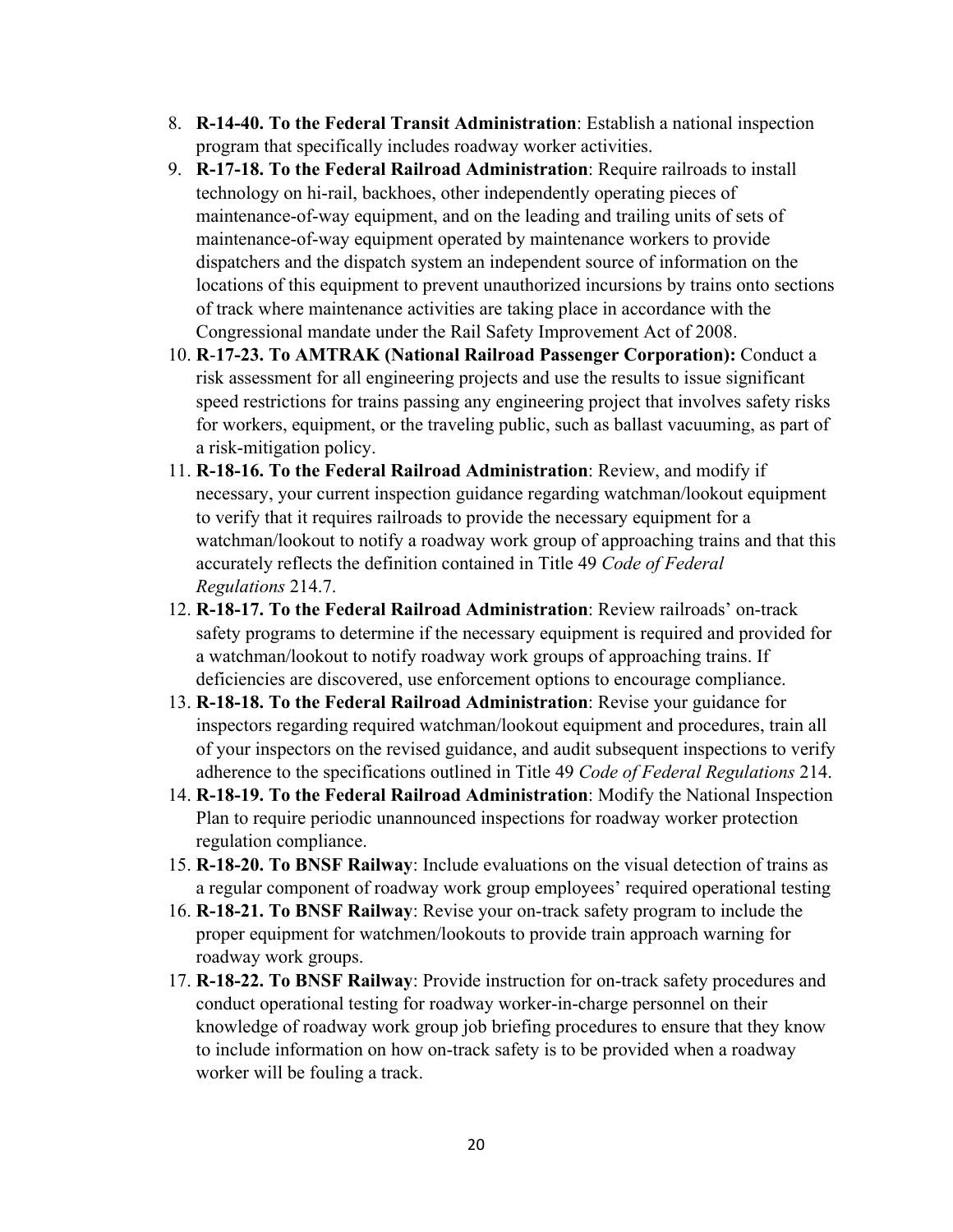- 18. **R-18-24. To the Federal Railroad Administration**: Issue a guidance document railroads can use to assess their on-track safety program to ensure it encompasses the role of signal and train control equipment, including redundant protection, such as supplemental shunting devices to protect roadway workers and their equipment.
- 19. **R-18-25. To the Federal Railroad Administration**: Study available technologies that automatically alert maintenance-of-way workers fouling tracks of approaching trains, then require that such technology be implemented as a redundant protective measure.
- 20. **R-20-5. To the Federal Railroad Administration**: Revise your oversight inspection process to focus on roadway worker activities, especially when roadway workers are using train approach warning for protection.
- 21. **R-20-6. To the Federal Railroad Administration**: Define when the risks associated with using train approach warning are unacceptable and revise Title 49 *Code of Federal Regulations* 214.329 to prohibit the use of train approach warning when the defined risks are unacceptable.
- 22. **R-20-7. To the Federal Railroad Administration**: Promulgate scientifically based hours of service requirements for roadway workers.
- 23. **R-20-8. To the Metropolitan Transportation Administration:** Identify the risks associated with using train approach warning as a method of on-track protection and require mitigations of the risks and prohibition of its use if effective mitigations are not possible.
- 24. **R-20-9. To the Metropolitan Transportation Administration:** Work with the International Association of Sheet Metal, Air, Rail and Transportation Workers to develop and implement a work scheduling program for roadway workers using a validated biomathematical model of fatigue avoidance to ensure that roadway workers at risk of being fatigued are not eligible for overtime.
- 25. **R-20-10. To the International Association of Sheet Metal, Air, Rail and Transportation Workers (SMART Union):** Work with Metropolitan Transportation Authority management to develop and implement a work scheduling program for roadway workers using a validated biomathematical model of fatigue avoidance to ensure that roadway workers at risk of being fatigued are not eligible for overtime.

#### *Operations Crew Protections*

- 26. **R-12-23. To the Association of American Railroads**: Revise Association of American Railroads Standard S-580 to provide protection for the occupants of isolated operating cabs in the event of a collision, and make the revision applicable to all locomotives, including those newly constructed, rebuilt, refurbished, and overhauled.
- 27. **R-17-1. To the Pipeline and Hazardous Materials Safety Administration**: Evaluate the risks posed to train crews by hazardous materials transported by rail, determine the adequate separation distance between hazardous materials cars and locomotives and occupied equipment that ensures the protection of train crews during both normal operations and accident conditions, and collaborate with the Federal